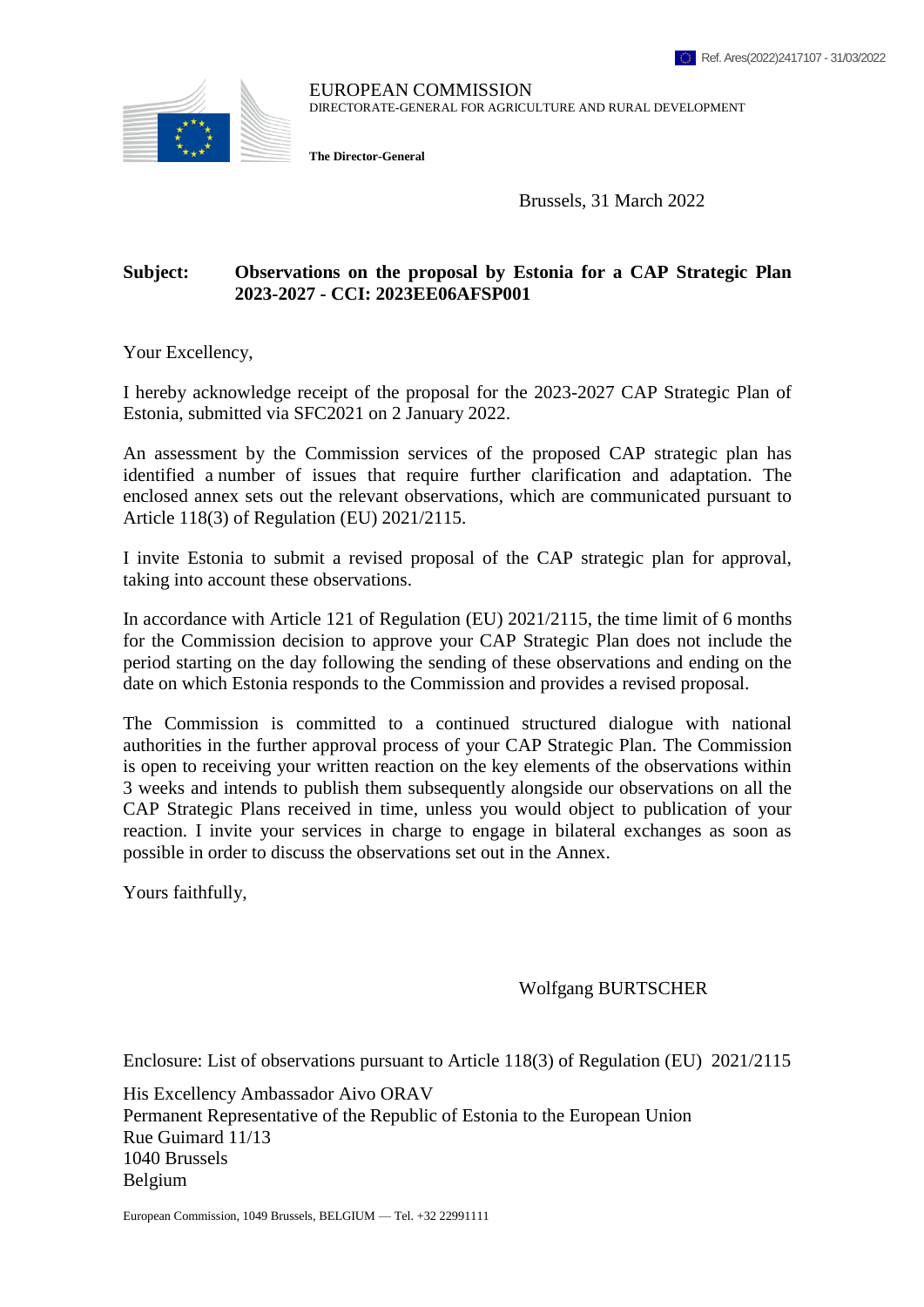# **EN**

# **ANNEX**

# **Observations on the CAP Strategic Plan submitted by Estonia**

The Russian invasion of Ukraine and the ongoing generalised commodity price surge bring to the forefront in the strongest possible way the integral link between climate action and food security. This link is recognised in the Paris Agreement and has been incorporated in the new legislation for a Common Agricultural Policy (Regulation (EU) 2021/2115) and the Farm to Fork Strategy (COM/2020/381 final) with a view to ensuring sufficient supply of affordable food for citizens under all circumstances while transitioning towards sustainable food systems.

In this context, and in the context of the climate and biodiversity crises, Member States should review their CAP Strategic Plans to exploit all opportunities:

- to strengthen the EU's agricultural sector resilience;
- to reduce their dependence on synthetic fertilisers and scale up the production of renewable energy without undermining food production; and
- to transform their production capacity in line with more sustainable production methods.

This entails, among other actions, support for carbon farming, support for agro-ecological practices, boosting sustainable biogas production<sup>1</sup> and its use, improving energy efficiency, extending the use of precision agriculture, fostering protein crop production, and spreading through the transfer of knowledge the widest possible application of best practices. The Commission assessed the Strategic Plans of Member States with these considerations of the sector's economic, environmental and social viability in mind.

The following observations are made pursuant to Article 118(3) of Regulation (EU) 2021/2115. Estonia is asked to provide the Commission with any necessary additional information and to revise the content of the CAP Strategic Plan taking into account the observations provided below.

# **Key issues**

# *Observations with regard to the strategic focus of the CAP strategic Plan*

1. The Commission welcomes Estonia's efforts in preparation of the CAP Strategic Plan (hereafter the Plan), the exchanges in the framework of the structured dialogue ahead of its submission and the consideration given to its recommendations of 18 December 2020 ((SWD)/2020/375). The Commission takes note of the transparency

**<sup>.</sup>** Sustainable biogas production means the production of biogas that respects the sustainability and greenhouse gas emissions saving criteria laid down in Article 29 of Directive (EU) 2018/2001 (Renewable Energy Directive).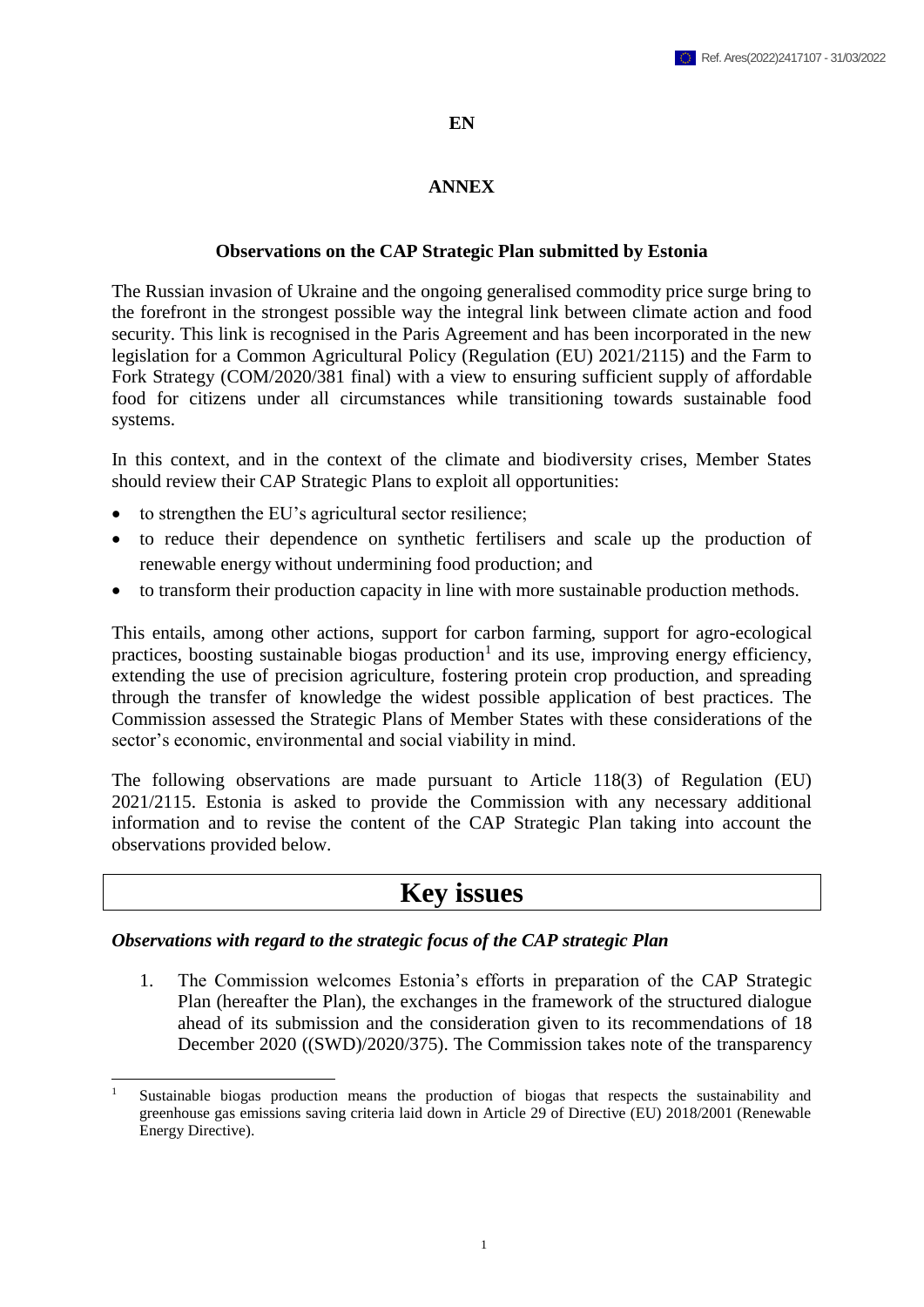of the preparation process and invites Estonia to strengthen the partnership principle during the implementation phase.

- 2. However, the Commission considers the Plan insufficient, as the numerous missing, incomplete or inconsistent elements of the proposed Plan, detailed in the following sections, do not allow a thorough assessment of the consistency between the analysis of strengths, weaknesses, opportunities and threats (SWOT), the identified needs and strategy, nor of its ambition and acceptability. The Commission sees this as a systemic problem and considers that substantial improvements of the Plan are needed.
- 3. The following observations are solely based on the partial available content.
- 4. The Commission recalls the importance of the targets set for result indicators as a key tool to assess the ambition of the Plan and to monitor its progress. The Commission requests Estonia to revise the proposed target values, by improving their accuracy and taking into account all the relevant interventions, and by defining an adequate ambition level in line with the identified needs.

# *Observations with regard to the fostering of a smart, competitive, resilient and diversified agricultural sector that ensures long-term food security*

- 5. While the Commission welcomes the continued use of financial instruments focusing on productive investments, it considers that the Plan is insufficient to reach this general objective. The Commission has in particular doubts as to the expected effectiveness of the proposed intervention strategy with regard to farm income and farmer position in the value chain.
- 6. The Commission observes that Estonia decided to derogate from the mandatory allocation for complementary redistributive income support for sustainability (CRISS) and that degressivity and capping are not part of its redistribution strategy. The Commission considers that there is not enough evidence to justify the derogation and that a more effective and targeted approach to ensure a fairer and more targeted distribution of direct payments is necessary.
- 7. Estonia is requested to revise its redistribution strategy and to complement explanations provided so far, in particular by a quantitative analysis showing the combined effects of all proposed income support tools on redistribution. This will allow the Commission to fully assess whether the Plan addresses sufficiently the aim of fairer distribution and better targeting of income support, including as regards the request to derogate from the required 10% allocation for CRISS.
- 8. While the SWOT and the needs assessment indicate the necessity for better organisation of producers, the overall approach proposed does not clearly reflect this situation. Estonia is invited to explain how it intends to strengthen and develop producer organisations (PO), with the objective of improving the position of farmers in the food supply chain.
- 9. The Commission welcomes the inclusion of the support for risk management. However, the Commission does not consider that the proposed strategy for addressing the identified need is ambitious enough. Estonia should provide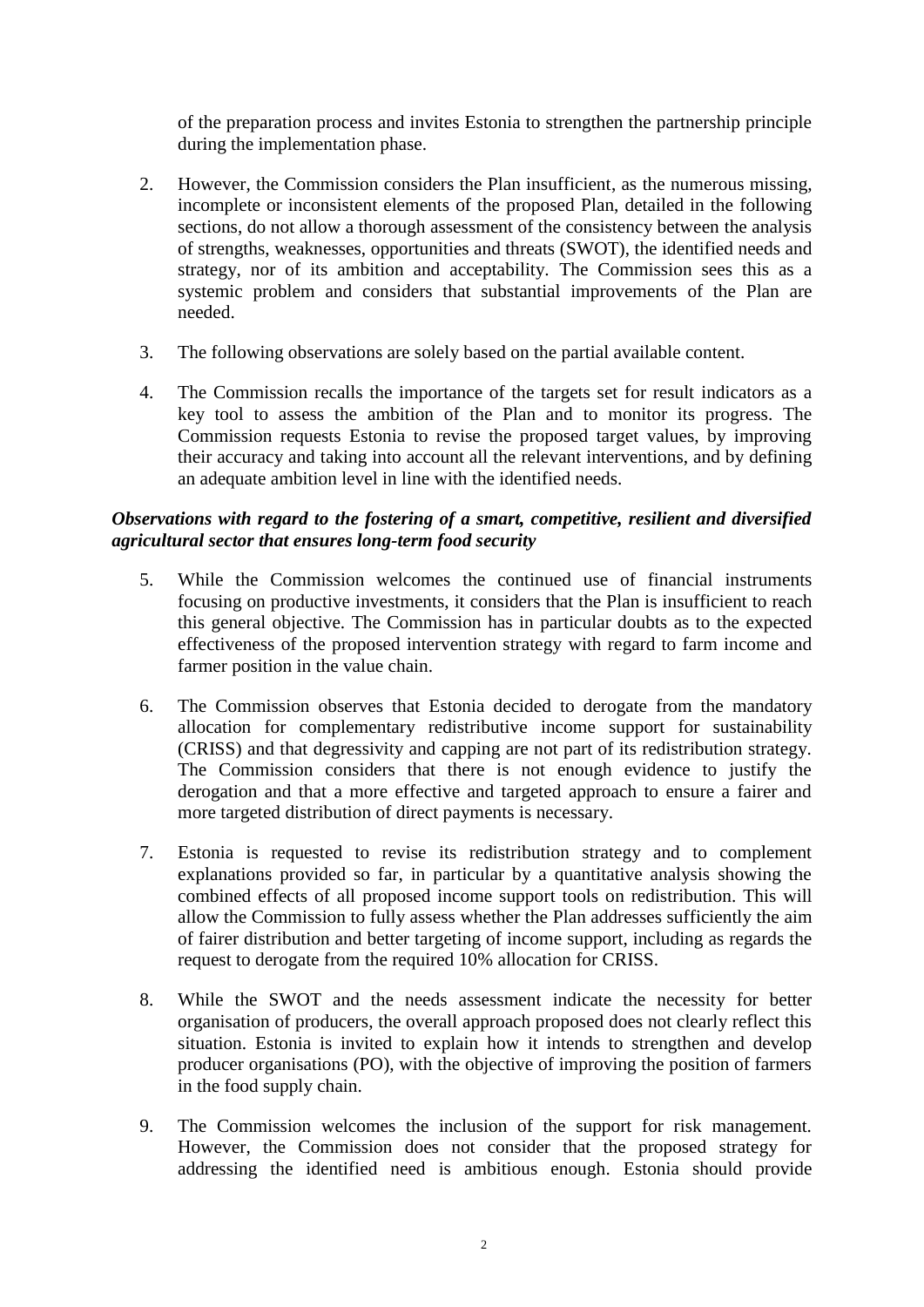additional information and strengthen the response to the identified need, taking further account of the risks linked to externally sourced inputs.

10. In light of the Russian war on Ukraine, the Commission, in addition, urges Estonia to consider interventions that will help reduce dependence on fossil fuels and other externally sourced inputs to preserve the long-term sustainable production capacity and viability of farms.

## *Observations with regard to the support for and strengthening of environmental protection, including biodiversity, and climate action and to contribute to achieving the environmental and climate-related objectives of the Union, including its commitments under the Paris Agreement*

- 11. The Commission cannot conclude from the Plan that it offers an effective contribution to achieving this objective. Essential information is missing and the information that is provided leaves serious and significant doubts about the Plan's merit in relation to this general objective.
- 12. Estonia's Plan must clearly take adequate account of the legislation on climate change, energy, air quality, water quality, biodiversity and pesticides (and the planning tools arising from that legislation) listed in Annex XIII to Regulation (EU) 2021/2115 (Strategic Plan Regulation - SPR). Without such explanations, it is not possible to assess fully whether Estonia's needs assessment – and proposed responses to those needs – adequately reflects the situation in the country with respect to those issues. Also, Estonia is requested to take better account of the Prioritised Action Framework (PAF) and further align the proposed interventions with it.
- 13. The needs assessment put forward by Estonia is not sufficiently clear. Furthermore, it does not appear to cover all needs relevant to the environment and climate. Estonia should ensure the full coverage providing a clear description of each need. For example, as highlighted elsewhere in this document, needs are not clearly stated in relation to manure management, enteric fermentation, the protection of peatlands, nutrient management, sustainable pesticide use, the presence of landscape features, and the management of semi-natural grasslands.
- 14. Estonia should also explain in detail how the various elements of the Green Architecture of its Plan fit together (including in relation to the baseline requirements of the system of conditionality). It should also demonstrate that its Plan clearly fulfils the requirement of increased overall ambition with regard to environmental and climate-related objectives, including by using qualitative and quantitative elements such as financial allocation and indicators. Currently the Plan lacks a clear evidence in that regard.
- 15. The Commission requests Estonia to clarify or amend certain proposed standards for Good Agricultural and Environmental Condition (GAEC) so that they fully comply with the regulatory framework.
- 16. Estonia is asked to provide full and clear descriptions of proposed interventions relevant to the environment and climate – especially eco-schemes and agrienvironment-climate management commitments. It should ensure that they make a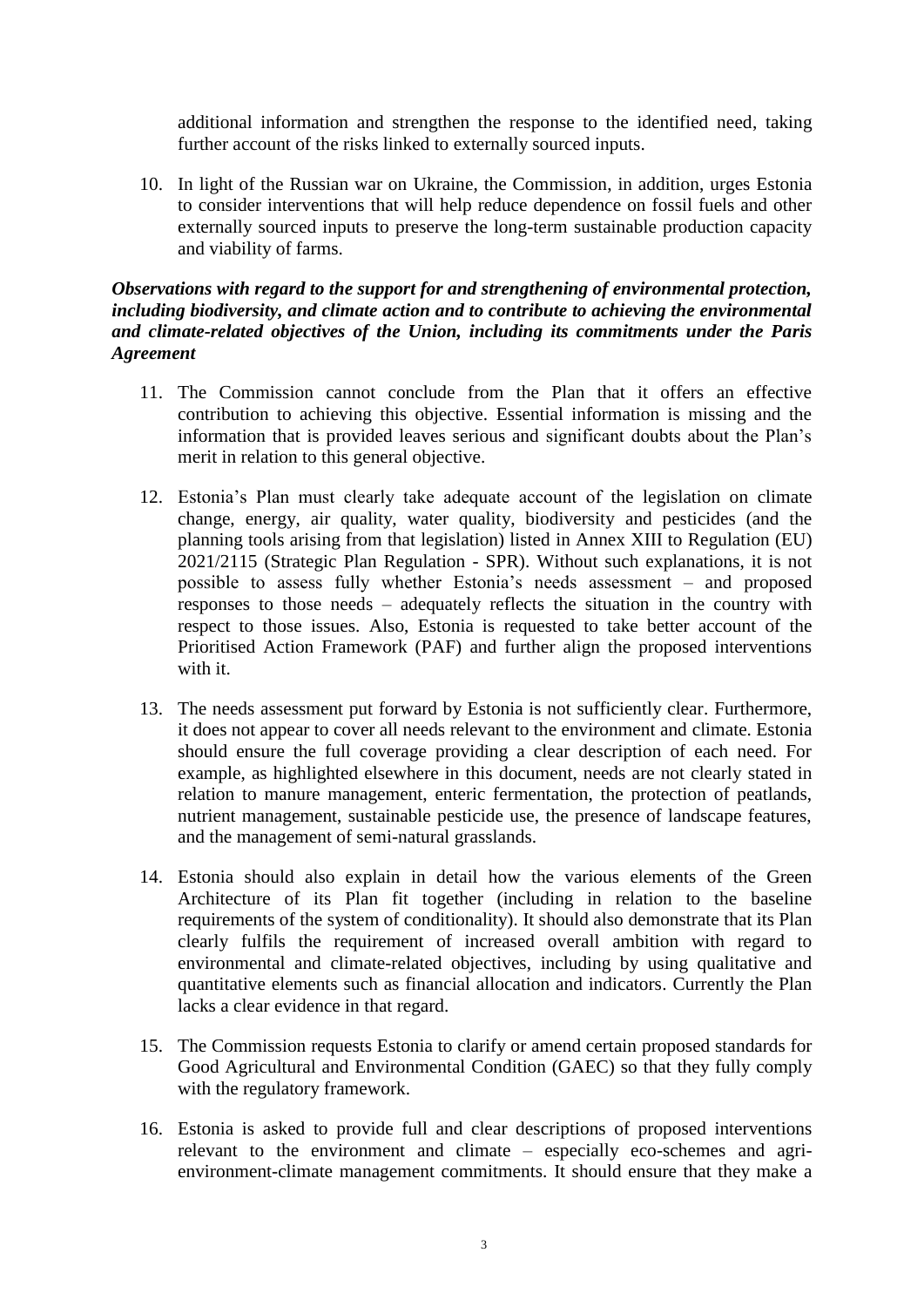contribution to achieving the environmental and climate-related objectives in question (as some interventions appear modest in their ambition) and that the related targets are sufficiently ambitious. For example, the eco-scheme for environmentally friendly management (intervention ÖK1) is assigned a large budget but its proposed requirements concerning soil cover and crop rotation seem not to go beyond the relevant GAEC standards.

- 17. The Commission considers the proposed interventions concerning renewable energy production as modest and strongly encourages Estonia to fully benefit from possibilities under the SPR to increase sustainable domestic generation and use of renewable energy, including biogas, thereby strengthening what has already been programmed in their National Energy and Climate Plan (NECP). Moreover, the Commission calls on Estonia to support interventions that improve nutrient use efficiency, circular approaches to nutrient use, including by fostering a shift towards organic fertilising as well as further steps to reduce energy consumption.
- 18. Furthermore, Estonia is requested to explain how the Green Architecture delivers on emission reductions and carbon sequestration contributing to the achievement of the current targets under Regulation (EU) 2018/842 (Effort Sharing Regulation) and Regulation (EU) 2018/841 (Regulation for the Land Use, Land Use Change and Forestry - LULUCF Regulation). Estonia is also strongly encouraged to take into account the national targets that will be laid down in the revised Effort Sharing Regulation and LULUCF Regulation (revisions which are currently discussed by the EU co-legislators) in view of the legal requirement in Article 120 of the SPR to review the Plan after their application.
- 19. Estonia is encouraged to broaden the proposed range of interventions targeting the adaptation of its agriculture to climate change.

## *Observations with regard to the strengthening of the socio-economic fabric of rural areas*

- 20. The Commission considers that the proposed Plan is not likely to contribute effectively to the strengthening of the socio-economic fabric of rural areas.
- 21. The Commission notes positively that the financial allocation to the Community-led local development (LEADER) intervention is well above the legal minimum. However, the Commission notes certain gaps in the overall approach under this objective. In particular, elements relevant to social inclusion seem to be addressed only through LEADER. At the same time, the LEADER approach is to cover only a part of the rural population. Estonia is invited to provide additional clarifications in this regard.
- 22. The Commission regrets that Estonia has not provided in the Plan any information on its strategy for generational renewal and asks for the inclusion of the relevant elements.
- 23. The Commission notes the lack of sufficient ambition of the Plan with regard to animal welfare, promoting employment, equal treatment and inclusiveness.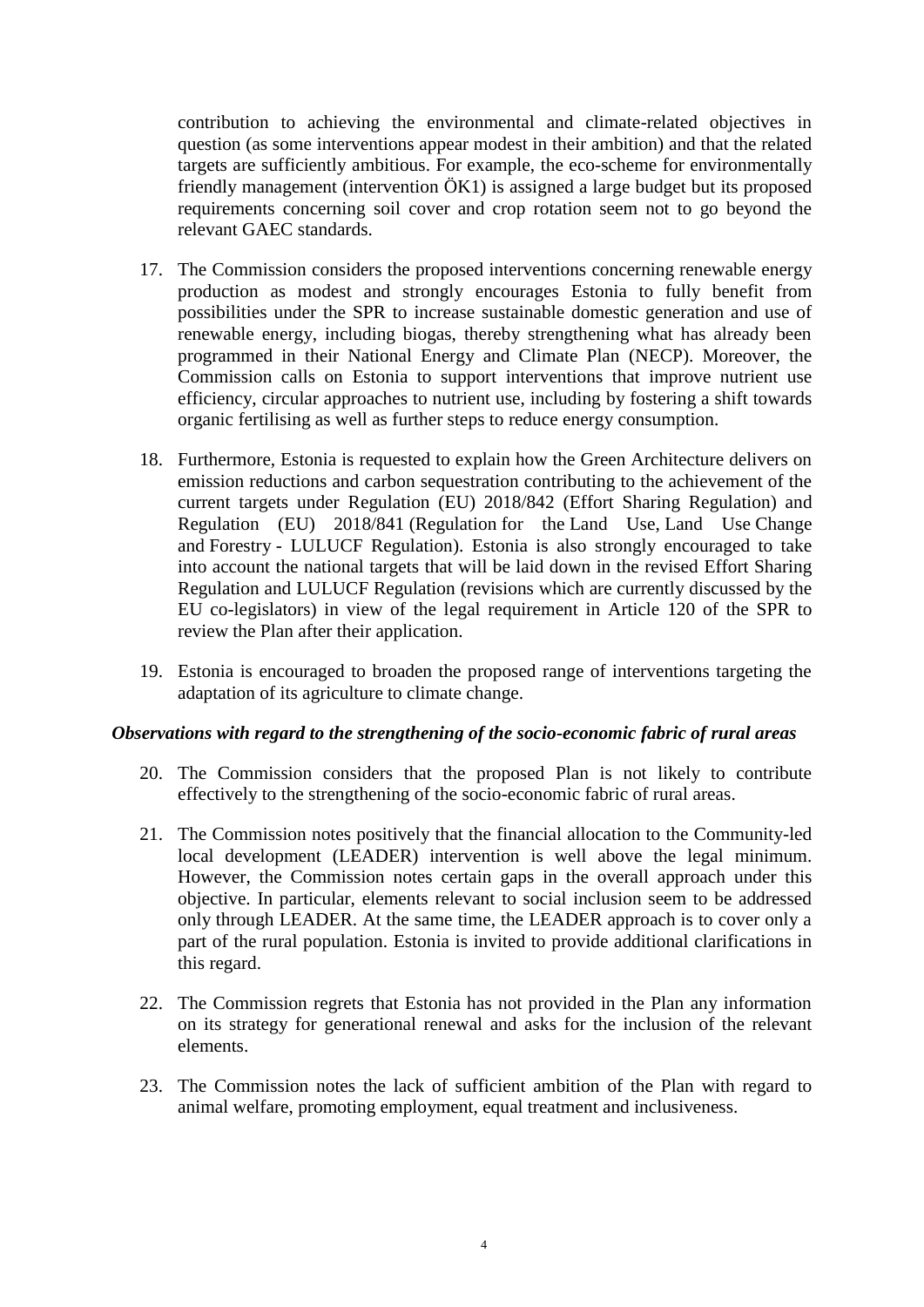# *Observations with regard to fostering and sharing of knowledge, innovation and digitalisation in agriculture and rural areas*

- 24. The transition towards more resilient and sustainable agriculture and rural areas will require a significant effort in advice, training and innovation. The Commission considers that the Estonian Plan does not provide enough information to assess its contribution to the objective of fostering and sharing knowledge, innovation and digitalisation in agriculture and rural areas. The Commission therefore invites Estonia to provide additional clarifications and information as to how the identified needs will be met by the Plan.
- 25. Estonia is invited to further elaborate its digitalisation strategy in consistency with the overall SWOT analysis and its assessment of needs, and sufficiently reflect on aspects related to digitalisation in rural areas, other than broadband.

## *Other issues*

- 26. The Commission recalls the importance of the targets set for result indicators as a key tool to assess the ambition of the Plan and monitor its progress. The Commission requests Estonia to revise the proposed target values, by improving their accuracy and taking into account all the relevant interventions, and by defining an adequate ambition level in line with the identified needs.
- 27. Estonia has not described the coordination, synergies and complementarities with other funds in addressing certain identified needs, especially those related to the development of rural areas and social inclusion. Such description is essential for the Commission in assessing the overall strategy of the Plan. It is also important for providing a strengthened assessment on avoiding funding gaps, preventing possible overlaps and double funding.

## *Information with regard to the contribution to and consistency with Green Deal targets*

- 28. The Commission regrets that Estonia did not make use of the possibility to provide information regarding national values for any of the Green Deal targets set in the Farm to Fork and the Biodiversity Strategies in the area of antimicrobials, pesticides (both on their use and risk, as well as on the more hazardous pesticides), landscape features, nutrient losses and broadband. This, as well as the absence qualitative explanation does not allow a proper assessment of the Plan by the Commission in relation to its consistency with and contribution to the Green Deal targets. Estonia is therefore requested to set quantitative national values for each of these targets and requested to provide explicit information concerning the consistency and contribution of the Plan in relation to them.
- 29. The Commission notes that eco-schemes, management commitments and elements of conditionality in Estonia's Plan are relevant for contribution to some of the Green Deal targets, and based on limited available information in some cases makes the following comments in relation to the Plan's contribution to the attainment of the said targets:
	- **Anti-microbial resistance**: The Commission recognises that the current Estonian veterinary action plan to fight antimicrobial resistance, together with potentially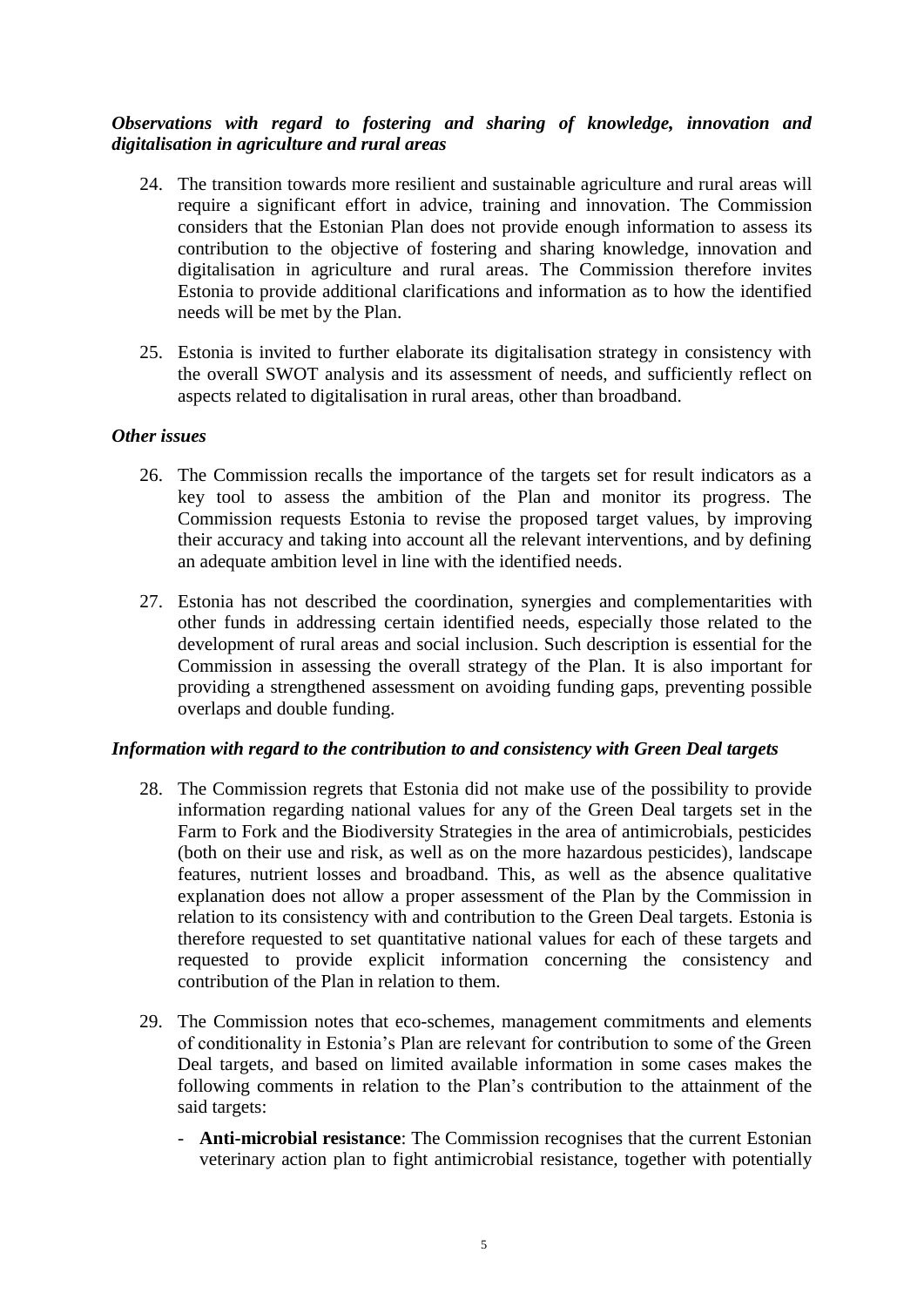relevant interventions proposed in the Plan, can help to maintain and further decrease the relatively low level of antimicrobial consumption in the country.

- **Pesticides**: Regarding the use and risk of pesticides and more hazardous pesticides, although the SWOT analysis identified improper use of pesticides and the need for better understanding of integrated pest management techniques, these aspects are not mentioned in the needs assessment and general intervention logic. Estonia is asked to clarify how these issues will be addressed by the Plan and to ensure relevant contribution to the pesticide targets.
- **Nutrient losses**: The proposed interventions do not seem sufficient to adequately contribute to the common ambition and to address sufficiently the identified needs in relation to improving nitrogen efficiency, and reduce nitrogen and phosphorus losses to water. In the light of the situation with the nutrient pollution of the Baltic Sea, the Commission strongly encourages Estonia to reinforce planned interventions and develop further actions to sufficiently contribute to this target.
- **High diversity landscape features**: The target value of 0.29% by 2028 set for the result indicator R.34 (Preserving of landscape features) suggests a limited progress towards the target. Given that the current share of high-diversity landscape features in Estonia (4.4%) is well below the EU target of 10%, Estonia is invited to strengthen the target value upward and reinforce planned relevant tools with CAP support.
- **Organic farming**: The Commission notes Estonia's current level of 22% of agricultural land farmed organically and welcomes its intention to increase its agricultural area under organic. The Commission asks Estonia to ensure that planned financial allocation would underpin its ambition. If demand is perceived as a limiting factor on the growth of organic farming, the Commission recommends that Estonia consider appropriate steps to develop the market.
- **Rural broadband**: The Commission notes that the Plan appears to contain little or no information about instruments relevant to achieving 100% fast broadband access in rural areas by 2025 – inside or outside the CAP. It strongly requests a clear and full explanation of how Estonia intends to reach the target.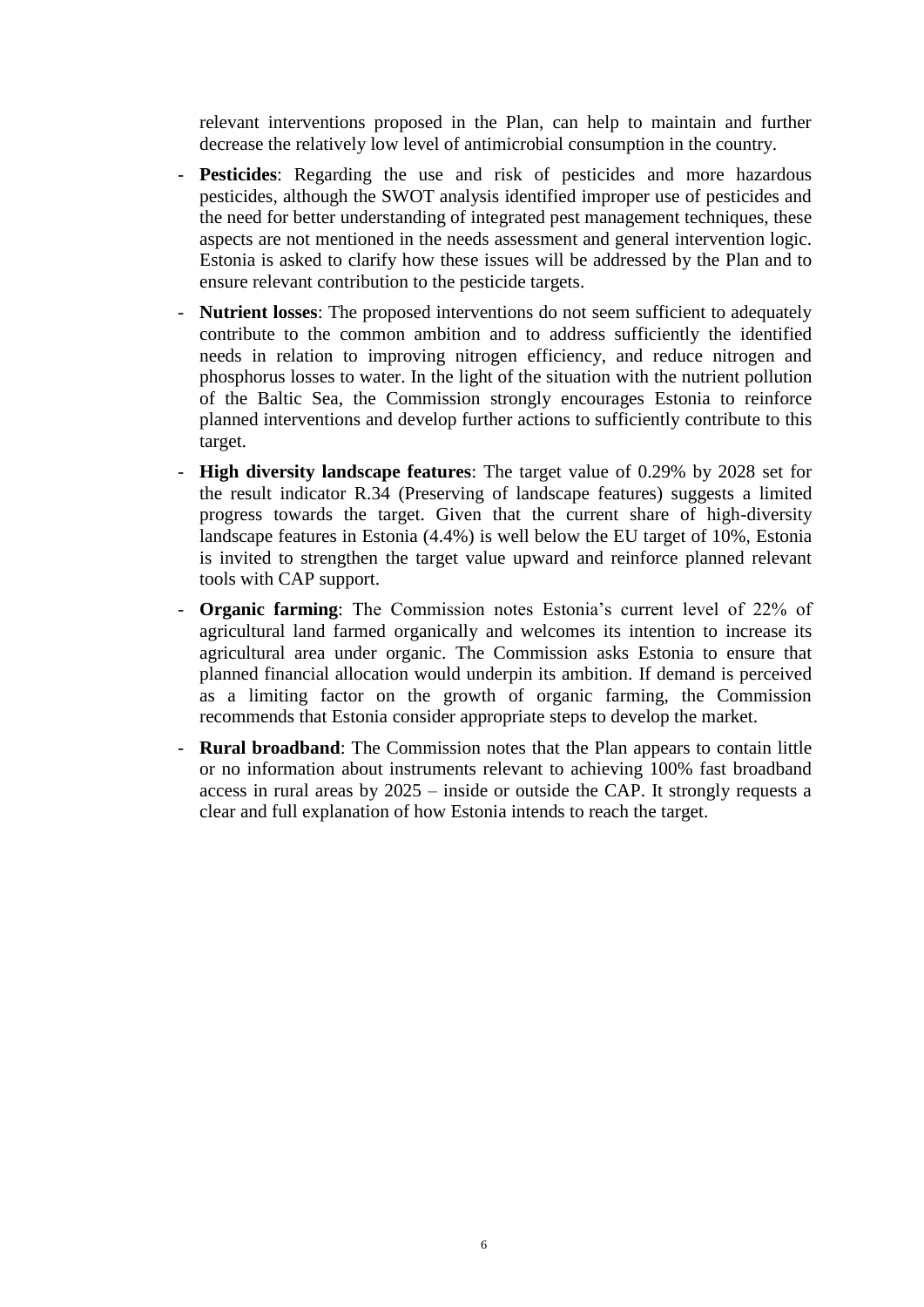# **Detailed observations**

#### **1. STRATEGIC ASSESSMENT**

- 30. Estonia is requested to verify and improve the links between the SWOT and the identified needs, which are not always consistent. In particular, the needs assessment put forward by Estonia is not sufficiently clear, and in relation to environment and climate it does not appear to cover all relevant needs.
- 31. The needs in Section 2.1 of the Plan are listed, but they have not been prioritised. Also, the Section lacks a justification for identified needs that are not addressed in the Plan. Moreover, the list includes a number of needs that are marked as 'addressed in the Plan' without a link to any contributing intervention. Estonia is invited to amend this Section so that it would comply with the requirements of point 2.1 of Annex I to Regulation (EU) 2021/2289.
- 32. The intervention logic for each specific objective (SO) should be clarified and improved by explaining how, and to what extent, the selection of interventions and other possible key elements of the Plan are expected to address the identified needs, consistently with the target values of result indicators and the related financial allocations. The objectives and scope of certain interventions as described in the intervention logic are not consistent with the description of interventions, nor do they provide clear information as to the level of ambition.

## **To foster a smart, competitive, resilient and diversified agricultural sector ensuring long term food security**

- 33. The funding planned annually for CRISS (as indicated in Section 5 of the Plan) appears to be below the required minimum of 10% of the adjusted allocation for the direct payments. The Commission considers that there is not enough evidence to justify a derogation from this requirement.
- 34. Estonia should provide under Section 3.4 of the Plan an overview of the intended fairer distribution and more effective and efficient targeting of income support. This should not only indicate that the redistributive needs have been addressed, but also that they have been addressed sufficiently. To justify this, a quantitative analysis showing the combined effects of all relevant income support tools on direct payments per hectare and income by physical farm size is required (e.g. using Farm Accountancy Data Network). The description of the redistribution strategy should describe also its effect for small farms (through e.g. minimum requirements, payments for small farms). Also, Estonia is invited to explain why degressivity and capping are not part of its redistribution strategy.
- 35. Estonia is invited to provide in Section 3.5 of the Plan a summary of all sectorrelated interventions (i.e. sectorial and coupled income support interventions as well as interventions under rural development specifically targeting the sectors concerned) as well as to assess their complementarity in relation to the needs identified for the sectors concerned. Currently, this section provides only a description of the various coupled income support (CIS) interventions.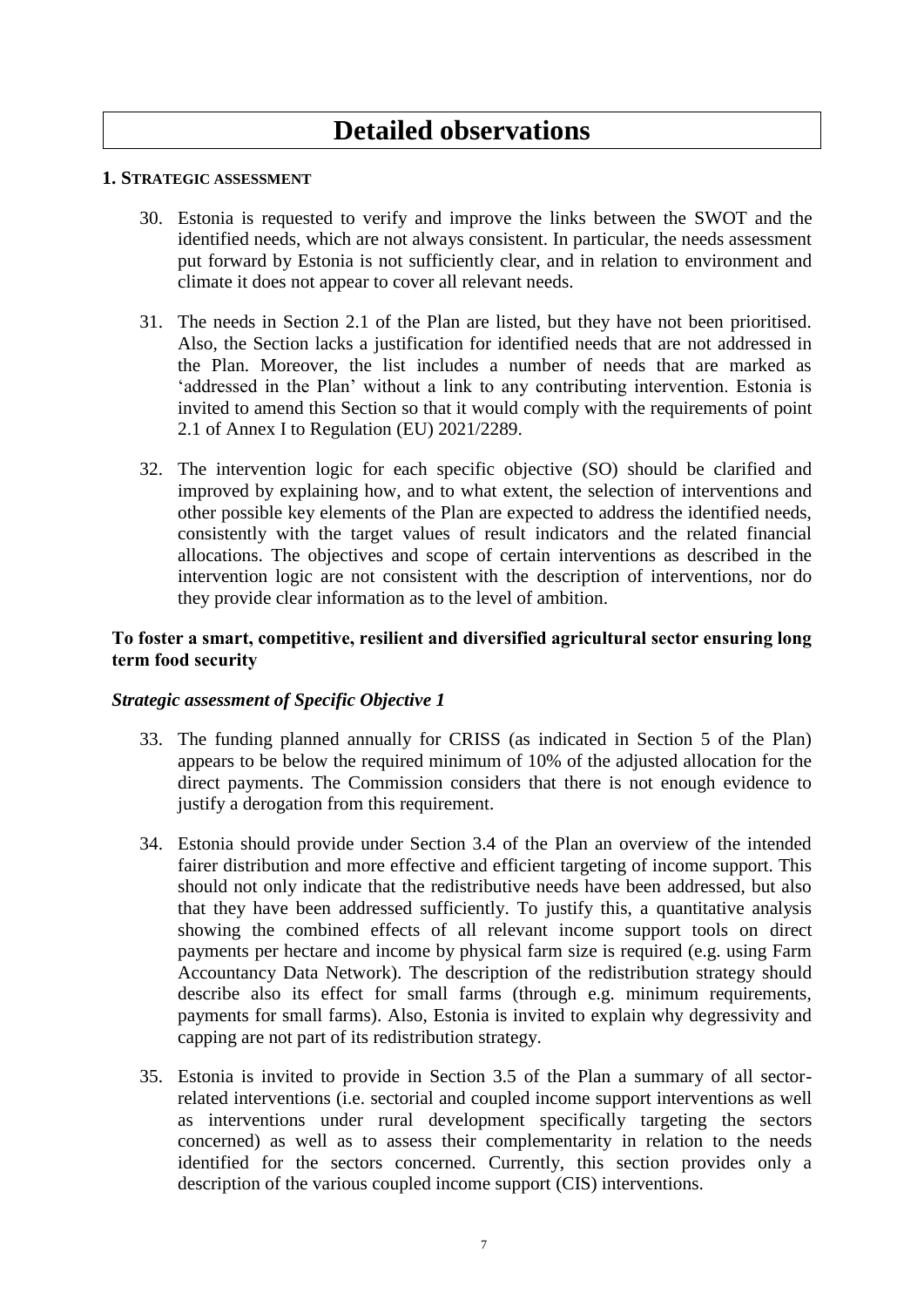- 36. Needs cannot be formulated as a need to continue a certain intervention or instrument. It is the underlying need addressed by the related interventions or instruments that is to be included in the Plan. For example, as regards decoupled direct payments, the need should relate to the income situation of the farmers.
- 37. To improve the consistency between the different sections of the Plan, the sectors that are encountering difficulties and are to receive additional support (e.g. CIS) should be clearly outlined already in the SWOT and its summary.
- 38. Estonia is invited to provide an overview of consistency between the envisaged CIS interventions and the Directive 2000/60/EC (Water Framework Directive - WFD) in accordance with Article  $109(2)(c)$  of the SPR (in Section 3.3 of the Plan). This section should provide a thorough explanation on the interplay between CIS for different products and their combined impact on water quality and quantity.
- 39. In order to address efficiently difficulties and improve the competitiveness and sustainability of the sector and to avoid that the proposed CIS interventions lead to a deterioration of the environmental and climate situation (e.g. resulting from intensification of livestock farming), Estonia is requested to clarify the interplay between CIS and other support decisions under the Plan and to improve, if relevant, the CIS interventions' targeting (e.g. eligibility conditions to specific types of farming within a sector and CIS adapted to different local context).
- 40. While the part in the SWOT dedicated to risk management is short and general, a linked need (V1.3) has been identified. The proposed intervention to partly cover agricultural insurance premium seems not sufficient to fully address the identified need.
- 41. Risk management tools may address the growing risks that the changing climate represents in agriculture. Estonia is invited to consider incentives for farmers to take proactive measures reducing their vulnerability and increasing their adaptive capacity to climate change.
- 42. Estonia is invited to provide a more elaborated risk management strategy under Section 3.6 of the Plan. This section would benefit from detailed description of relevant interventions, including sectoral interventions, and national tools that contribute to helping farmers to manage risks.

## *Strategic assessment of Specific Objective 2*

43. While the SWOT is rather comprehensive, the intervention strategy would benefit from stronger links between identified opportunities/weaknesses, established needs and proposed interventions to address them.

#### *Strategic assessment of Specific Objective 3*

44. Estonia intends to implement sectoral interventions only in apiculture (where it is compulsory). This is also compulsory for fruit and vegetables sector when there are recognised POs, and Estonia does plan to support under EAFRD Cooperation intervention 3.3 setting up of recognised POs.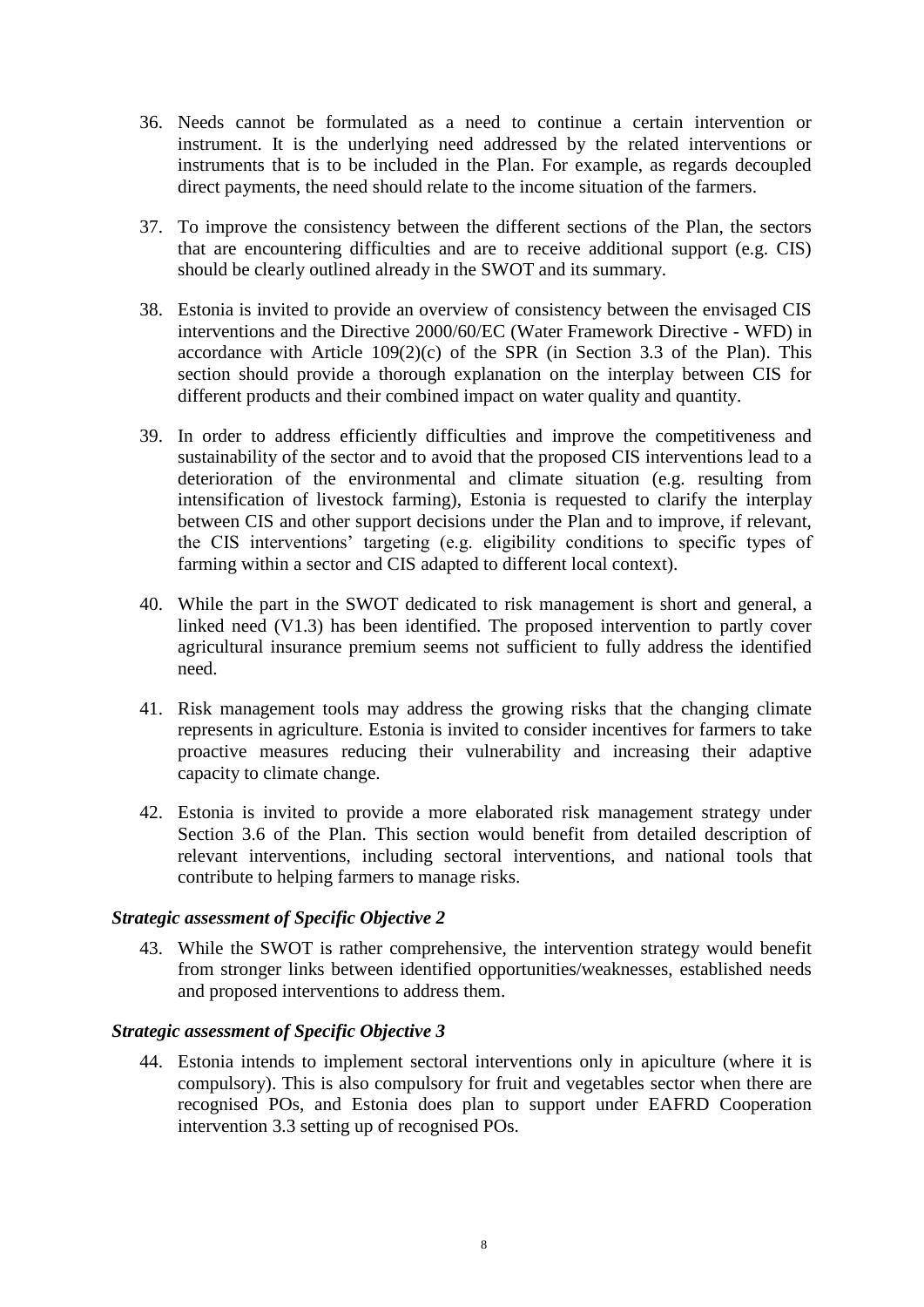- 45. Estonia has identified under SO3 needs to motivate producers to concentrate in cooperatives and increase concentration of farmers. Likewise, Estonia has identified the following weakness under SO3: lack of cooperation between the majority of farmers and willingness to engage in joint activities. Sectoral interventions do both – improve cooperation (as the support is channelled through PO there is an incentive to form POs) as well as competitiveness of the sector concerned (as the support is designed and co-financed by the producers themselves). Estonia is invited to explain why those identified needs and weaknesses are not addressed by sectoral interventions in relevant sectors, e.g. such as dairy, which is instead granted coupled support.
- 46. V3.4 states a need for increased knowledge of producers about joint activities, quality schemes and other forms of cooperation. While the description of the need does not fully match its title, Estonia could consider reinforcing under linked interventions the improvement of knowledge regarding EU geographical indications' scheme and the possibilities they encompass.

# **To support and strengthen environmental protection, including biodiversity, and climatic action and to contribute to achieving the environmental and climate-related objectives of the Union including its commitments under the Paris Agreement**

- 47. The Commission welcomes the inclusion of material relevant to SO4 in the proposed Plan. However, the general points made under the key issues in relation to the environment and climate apply to the approach under this specific objective, and therefore significant improvement is needed. On that basis, the following key issues need to be addressed among others in relation to SO4 (see also subsequent sections of this document in some cases).
- 48. Estonia should make explicit, sufficiently detailed references to relevant elements of Estonia's NECP and planning tools on mitigation of and adaptation to climate change (as provided for in the climate change legislation listed in Annex XIII to the SPR). It should ensure that its needs assessment and proposed responses to those needs adequately reflect the NECP and other planning tools, offering an appropriate contribution to related targets. Moreover, Estonia is invited to provide an estimate of the mitigation potential under the concerned interventions.
- 49. More broadly, as stated under the key issues, Estonia should ensure that the needs assessment in the proposed Plan in relation to SO4 covers all relevant needs and describes them clearly.
- 50. In particular, the Commission invites Estonia to ensure that the needs to make enteric fermentation more efficient and protect peatlands (including through rewetting where appropriate) are clearly set out, as these are important aspects of the fight against climate change. Linked to this, Estonia is also invited to consider quantifying the relevant result indicator R.13 (Reducing emissions in the livestock sector).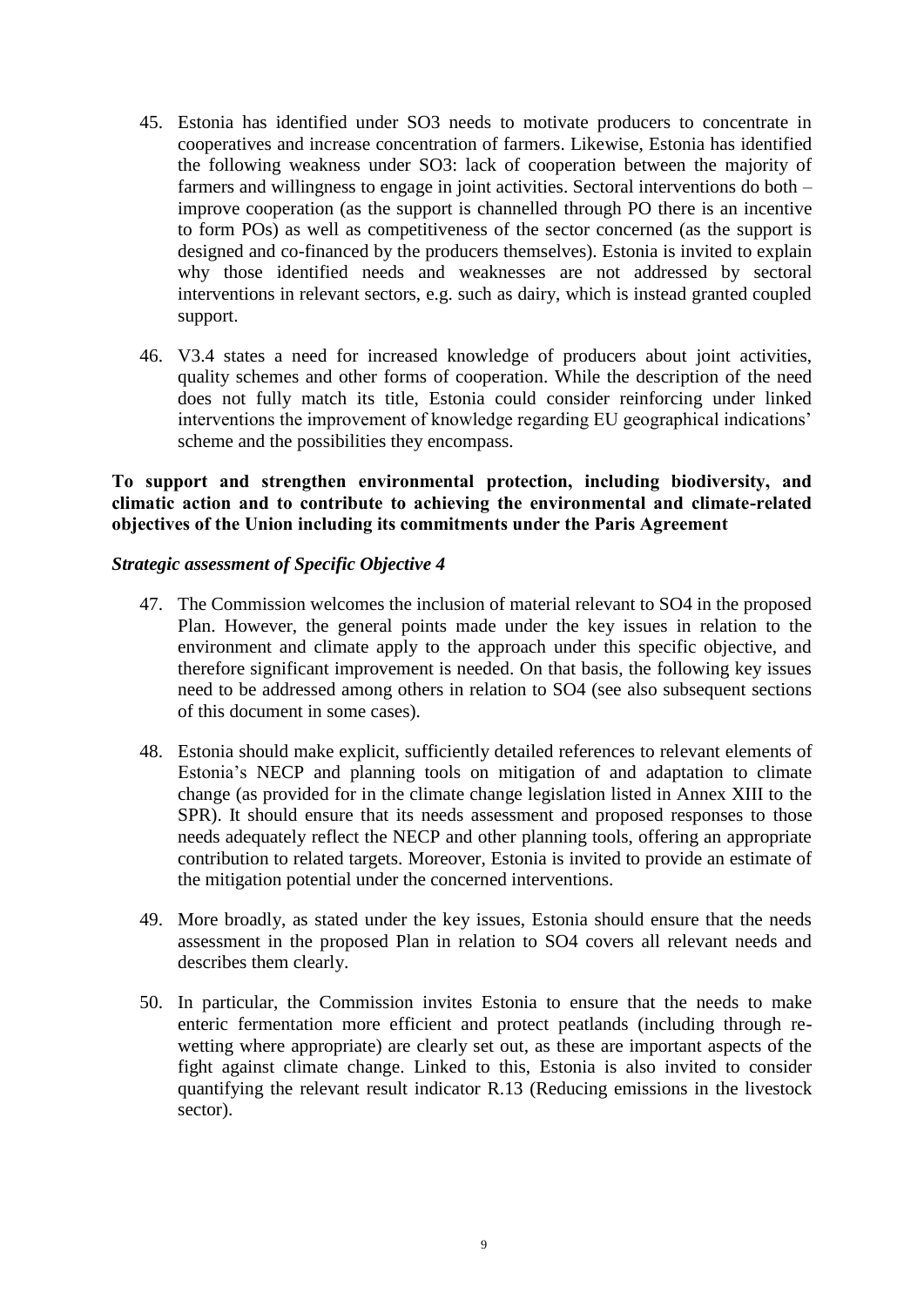- 51. The Commission welcomes the inclusion of "timely execution of [forest] cuttings" in the needs assessment, and invites Estonia to prove that this contributes effectively to "timely forest regeneration".
- 52. The future GAEC standard 2 will be important for protecting Estonia's extensive peatlands. Estonia has expressed an intention to implement this GAEC standard from 2025 onwards. However, given the high presence of peatland in the country and its importance for carbon sequestration, the Commission seeks provisional indications of the requirements which Estonia is considering under that GAEC standard. Estonia should also ensure that support for investments in drainage as proposed in the Plan do not result in further damage to peatlands.
- 53. As stated under the key issues, the Commission sees a need to clarify and according to what is revealed by such clarification – very probably strengthen several of the eco-schemes and agri-environment-climate management commitments proposed by Estonia. This need is relevant to SO4 as Estonia proposes to address that objective with a number of these interventions. For example, the crop rotation requirement of the eco-scheme for environmentally friendly management (intervention ÖK1) is relevant to carbon sequestration but it appears not to go beyond GAEC standard 7. (See additional details on this and other cases in subsequent sections of this document.)
- 54. The Commission notes that the identified needs V4.3 and V4.7 are not addressed in the Plan. Estonia is invited to review and adapt the intervention strategy accordingly.

- 55. The Commission welcomes the inclusion of material relevant to SO5 in the proposed Plan. However, the general points made under the key issues in relation to the environment and climate apply to Estonia's approach under this specific objective, and therefore improvement is needed. On that basis, the following key issues need to be addressed among others in relation to SO5 (see also subsequent sections of this document in some cases):
- 56. Estonia should make explicit, sufficiently detailed references to relevant elements of Estonia's various action plans drawn up in accordance with key legislation on air quality, nitrates, water quality and pesticides (as listed in Annex XIII to the SPR). It should ensure that its needs assessment and proposed responses to those needs adequately reflect the action plans in question, offering an appropriate contribution to related targets.
- 57. More broadly, as stated under the key issues, Estonia should ensure that the needs assessment in the proposed Plan in relation to SO5 covers all relevant needs and describes them clearly.
- 58. In particular, the Commission invites Estonia to ensure that the needs to improve nutrient management and encourage the sustainable use of pesticides are clearly set out. Indeed, adequate attention to both of these needs would bring benefits not only in terms of natural resources but also biodiversity and (in the case of nutrient management) climate change mitigation.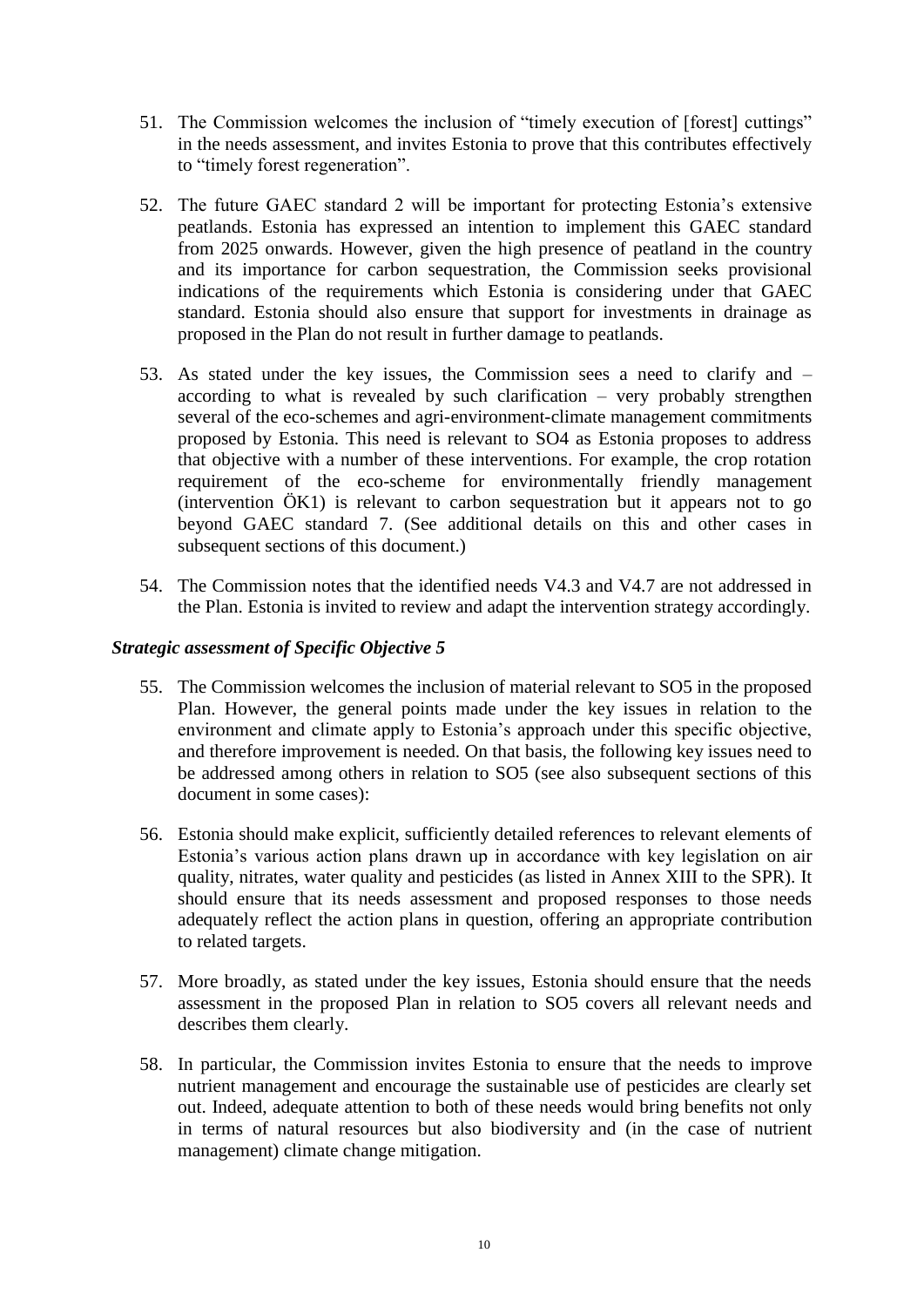- 59. As stated under the key issues, the Commission sees a need to clarify and according to what is revealed by such clarification – very probably strengthen several of the eco-schemes and management commitments proposed by Estonia. This need is relevant to SO5 as Estonia proposes to address that objective with a number of these interventions. For example, the soil cover and crop rotation requirements of the eco-scheme for environmentally friendly management (intervention ÖK1) are relevant to soil protection and soil quality but appear not to go beyond GAEC standards 6 and 7. (See additional details on this and other cases in subsequent sections of this document.)
- 60. The Commission encourages Estonia to explain the links with the Best Available Techniques (BAT) conclusions including BAT-associated emission level (BAT-AEL), notably in the context of reducing emissions of pollutants from installations (e.g. ammonia).

- 61. The Commission welcomes the inclusion of material relevant to SO6 in the proposed Plan. However, the general points made under the key issues in relation to the environment and climate apply to Estonia's approach over this SO, and therefore improvement is needed. On that basis, the following key issues need to be addressed among others in relation to SO6 (see also subsequent sections of this document in some cases):
- 62. Estonia should make explicit, sufficiently detailed references to relevant elements of Estonia's action plans drawn up pursuant to the Union legislative Acts concerning the environment and climate (as referred to in Annex XIII to the SPR) – especially its PAF. It should ensure that its needs assessment and proposed responses to those needs adequately reflect the action plans in question, offering an appropriate contribution to related targets.
- 63. More broadly, as stated under the key issues, Estonia should ensure that the needs assessment in the proposed Plan in relation to SO6 covers all relevant needs and describes them clearly.
- 64. The Commission requests Estonia to ensure in particular that the needs to increase the presence of high-diversity landscape features and improve management of seminatural grasslands are clearly set out.
- 65. As stated under the key issues, the Commission sees a need to clarify and according to what is revealed by such clarification – very probably strengthen several of the eco-schemes and management commitments proposed by Estonia. This need is relevant to SO6 as Estonia proposes to address that objective with a number of these interventions. For example, in the case of the eco-scheme for ecological focus areas (intervention ÖK3), areas under nitrogen-fixing crops would be eligible for payment, but to ensure benefits with regard to biodiversity it would be important that no plant protection products are permitted on these areas, and this is not stated. Also, ÖK3 is heavily focussed on areas under the current "greening" requirements but it could be better targeted to support, for example, farmland birds on arable land. (See additional details on this and other cases in subsequent sections of this document.)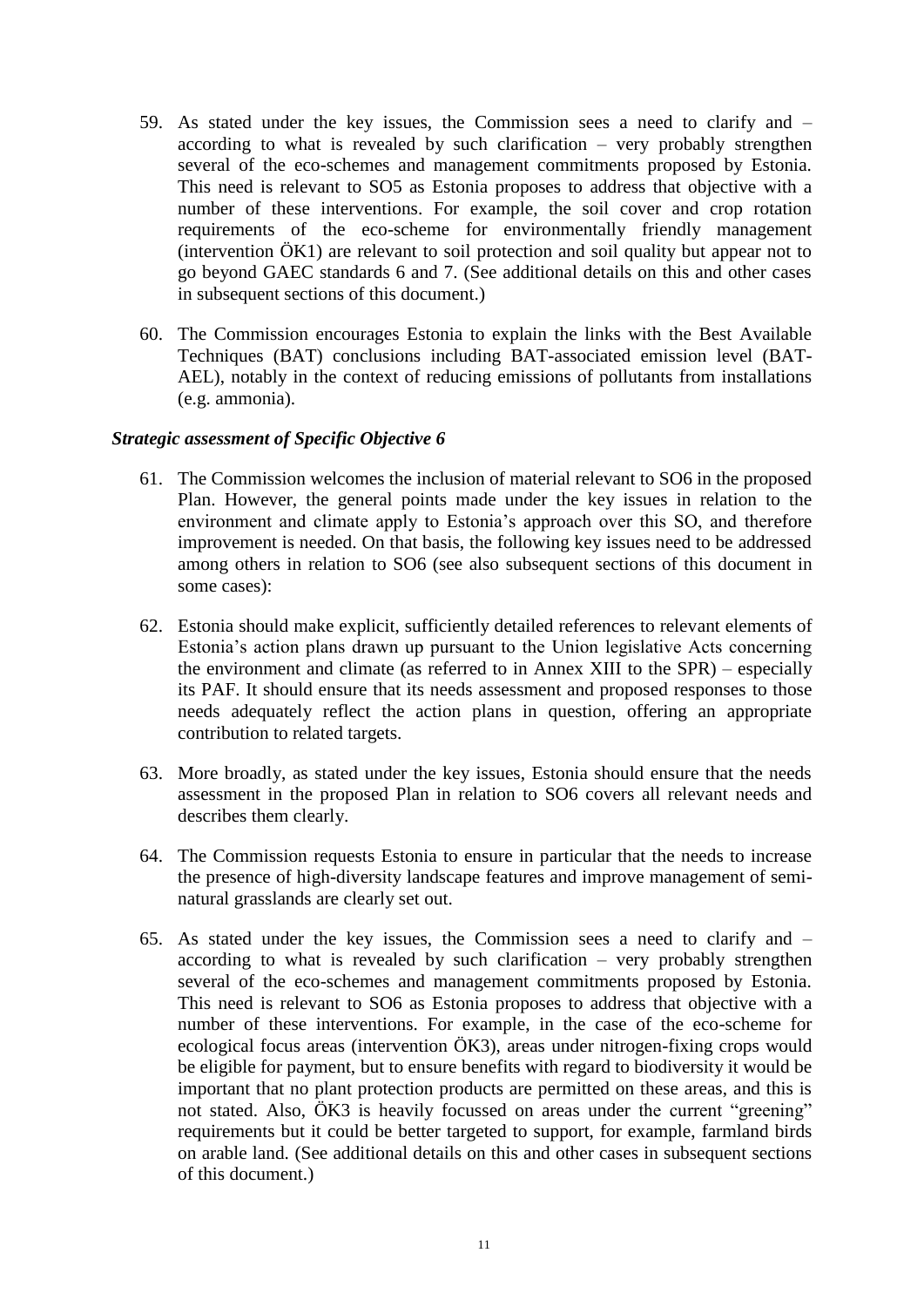- 66. The EU Biodiversity Strategy for 2030 highlights the need to reverse the decline in pollinators. Taking into account that the status of pollinators is mentioned in the SWOT only very briefly, Estonia is invited to further elaborate on it and to ensure that the proposed actions are sufficient for tackling the issue.
- 67. Estonia is encouraged to consider the Guidelines on close-to-nature forest management and on old-growth forests currently under preparation, where relevant, and distribute them to beneficiaries and managing authorities once they are adopted and published.

## **To strengthen the socio-economic fabric of rural areas**

## *Strategic assessment of Specific Objective 7*

68. Estonia is invited to provide the overview of the generational renewal strategy in accordance with Article 109(2)(b) of the SPR.

- 69. Tackling poverty, gender gaps and contributing to improving access to basic services in rural areas through investments in economic and social infrastructures and services are key to improve the situation in rural areas. Links to these social challenges are missing from the SWOT and from the the assessment of needs (V8.1. and V8.2. are targeting different needs). Also, the priority categories of the SO8 needs are not presented. Therefore, Estonia is invited to identify and prioritize social related needs for SO8.
- 70. Estonia acknowledges in the SWOT analysis (weaknesses) that there are regional and social inequalities, including the pay gap between men and women, but the selection of the needs and intervention logic does not provide any response to these inequalities. In that light Estonia should explain how they are going to address the gender inequalities under the Plan.
- 71. More information on complementarities with other instruments, for example European Social Fund Plus (ESF+), might help clarifying the intervention strategy.
- 72. The SWOT analysis is thorough as regards renewable energy and the bio-economy but the outcomes need to be restructured. Estonia is invited to include the information related to renewable energy in SO4 while the bio-economy should fall under SO8. Estonia could therefore adapt the needs and intervention strategy accordingly; in particular, to review the need V4.2. (Favour environmentally friendly production, investment, circular bio-economy solutions) and the need V8.5 (Contribute to the creation of smaller biorefineries suitable for primary producers).
- 73. The SO8 intervention strategy would benefit from more elaborated explanations on how the Plan will provide for scaling up the deployment of the circular and sustainable bio-economy. Also, SO8 may seem to be addressing the promotion of the bio-economy, but the role of sustainable forestry and its links with the bioeconomy are not clear.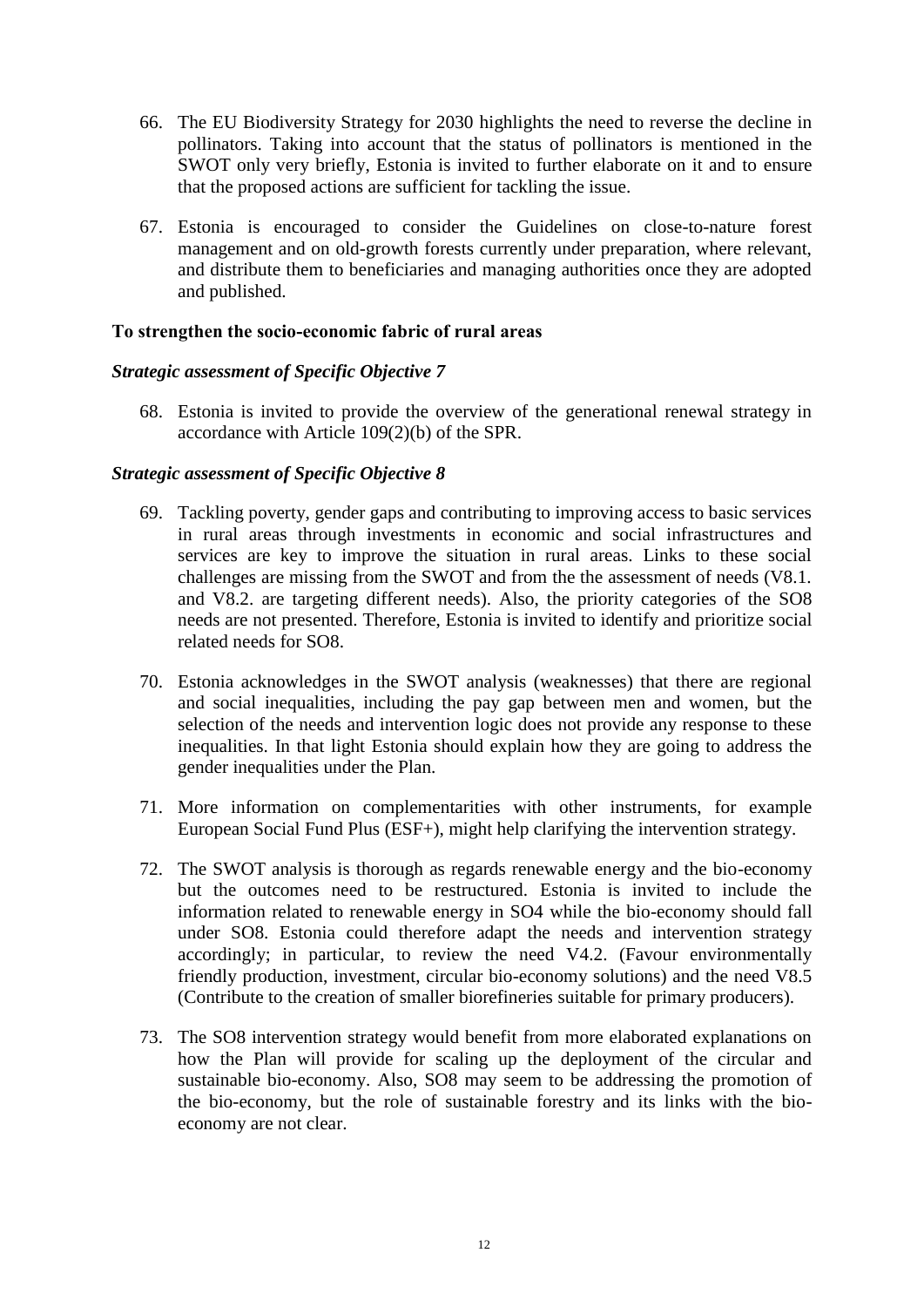- 74. The Commission notes that the ambition of the interventions on animal welfare (9.1 and 9.2) stay rather low. Moreover, there is no rationale in the SWOT analysis to justify the sub-intervention on horses under intervention 9.1. Estonia is asked to address this incoherence. More details on animal welfare are provided later in this document. In addition, Estonia is invited to encourage the keeping of animals in non-confined housing system for laying hens, calves and sows.
- 75. Regarding the proposed investment intervention KK1, the Commission notes that the intervention proposed will likely contribute to improve the basic biosecurity standards in farm animals. However, Estonia is requested to consider concrete actions to improve biosecurity in the entire pig sector, in particular in small commercial farms.
- 76. While the Plan acknowledges the need to increase awareness of healthy diets, interventions proposed seem to be limited. The Commission therefore invites Estonia to better explain how the shift towards healthy, more plant-based and sustainable diets will be achieved.
- 77. A need dedicated to food waste reduction has been identified (V9.7). Food waste is also part of the needs to be addressed by knowledge transfer (V0.4 and V9.9). However, no specific interventions/actions linked to these needs are found in the Plan. Therefore, Estonia is invited to provide more details on the link between the needs identified in relation to food waste and the interventions proposed, and to clarify if the actions on food waste prevention mentioned in the Plan to be taken outside the CAP (e.g. national food waste prevention strategy) are coordinated with relevant actions under the Plan.
- 78. The Plan describes a range of appropriate actions, which could contribute towards reduction of use and risk of chemical pesticides and promote integrated pest management. The Commission notes that Estonia has set target values for result indicators R.24 (Sustainable and reduced use of pesticides) and R.29 (Development of organic agriculture). However, the proposed value for indicator R.24 is very modest, thus Estonia is invited to consider reinforcing its Plan in the area of pesticides.
- 79. Improvements in social inclusion and basic services appear to be supported only under the LEADER intervention. However, according to the relevant result indicator R.38 (LEADER coverage), only 65% of rural population is to be covered by the local development strategies. Estonia is invited to elaborate on addressing the needs of the rural population, including on possible demarcation with other EU funds active in rural areas.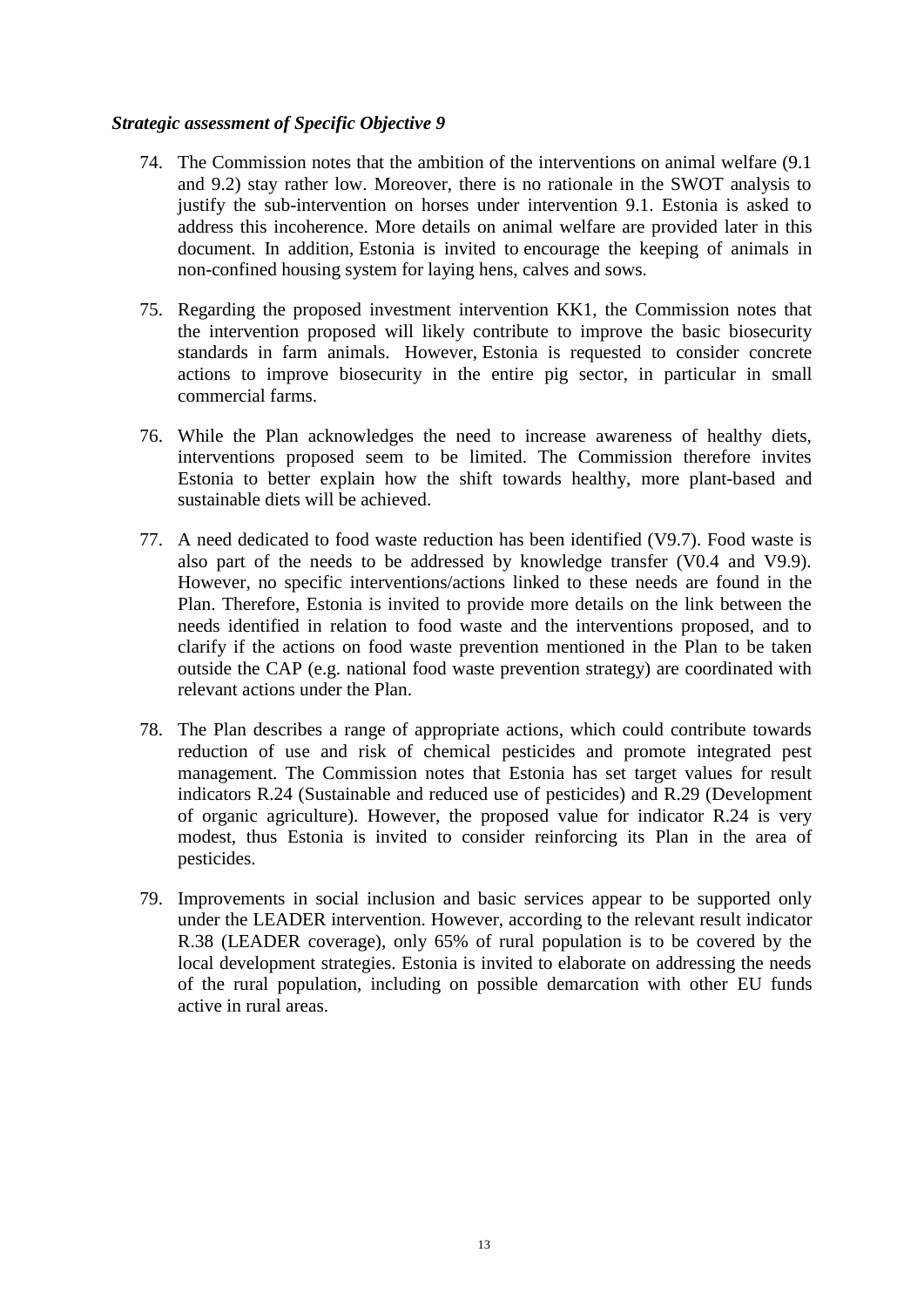**Modernising the sector by fostering and sharing of knowledge, innovation and digitalisation in agriculture and rural areas, and encouraging their uptake by farmers, through improved access to research, innovation knowledge exchange and training**

#### *Strategic assessment of the Cross-cutting Objective*

- 80. In addition to the observation made in the Key issues section of this document, Estonia is invited to revise its digitalisation strategy in consistency with the overall SWOT analysis and needs assessment. The strategy has to sufficiently reflect on aspects related to digitalisation in rural areas including the assessment of the risk of digital divides. It is to be reflected how the different instruments contribute to the uptake and effective deployment of digital technologies. Synergies of CAP funding with relevant national and other EU instruments are to be outlined. For instance, in Estonia the synergies between the CAP and Digital Innovation Hubs funded under the Digital Europe Programme or the Horizon Europe Partnership on Agriculture of Data might be relevant to further boost digitalisation in agriculture and rural areas.
- 81. The Commission notes that Estonia does not intend to address the identified need V8.3 (Ensuring access to high-speed data, encouraging the take-up of modern ICT technologies) through the Plan. While an identified need may be addressed by other instruments outside the Plan, the relevant explanations have to be included in the description of the strategy. In particular, Estonia is requested to explain how the intended actions will contribute to reaching the EU connectivity objectives in 2025 and 2030 in rural areas.
- 82. Given the importance of Horizon Europe in tackling issues such as soil health, climate change, biodiversity, food systems and competitiveness, Estonia is invited to consider actions creating synergies between the Plan and Horizon Europe actions with specific attention to the European Innovation Partnership (EIP) Operational Groups and Horizon Thematic Networks and Multi-actor projects. Estonia is invited to provide additional information on links of the Plan with the Horizon Europe Programme, Missions and the Partnerships in particular with the Missions "A soil deal for Europe ", "Adaptation to Climate Change" and "Restore our Ocean and Waters by 2030".
- 83. The Agricultural Knowledge and Innovation System (AKIS) in Estonia needs further improvement because it is too fragmented and not sufficiently funded. An adequate funding is needed to enhance farm advice and its take up, and sharing of knowledge and good practices through innovative projects. Thus, Estonia is invited to consider allocating sufficient funding to the contributing actions and making sure that a broad target group of participants can engage in the interventions for the European Innovation Partnership (EIP) cooperation, knowledge exchange and advice throughout the entire programming period.
- 84. Knowledge and innovation in agriculture need to take into consideration different pressures on the environment and the possible solutions to alleviate them, in order to enable a transition to a sustainable agriculture. This will require a significant effort in advice, coaching and innovation to prepare farmers for embracing the necessary changes, as well as involving the trusted advisors and providing them with dedicated trainings. Estonia is invited to specify further how the knowledge transfer and advice interventions will enforce the uptake of environmentally friendly practices.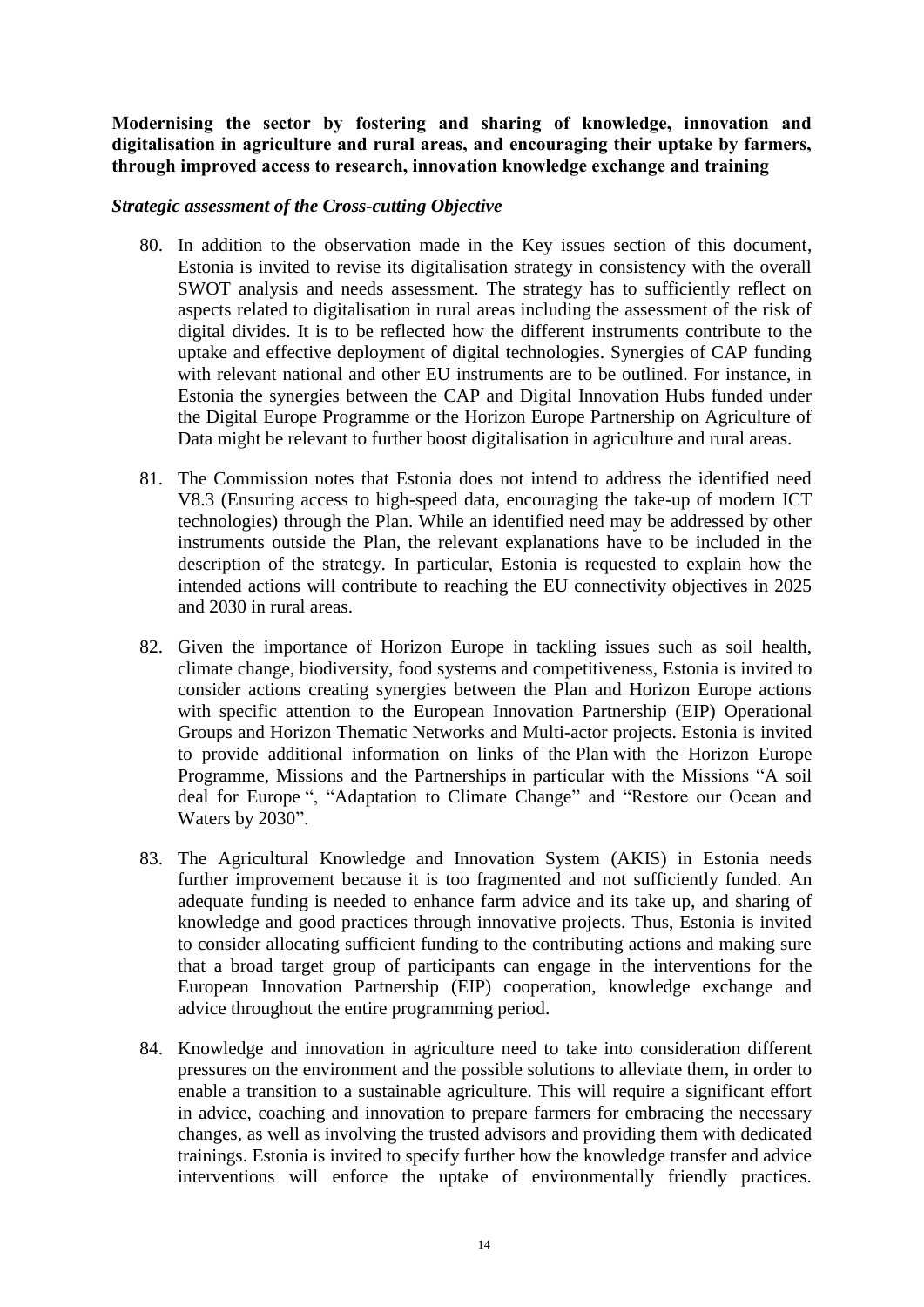Moreover, Estonia is invited to consider including in the Plan knowledge transfer/advice actions related to biodiversity and interactions between biodiversity and agriculture/forestry.

85. The identified need V6.7 states that "there is no intervention to monitor landscapes, biodiversity and ecosystem services". Thus, Estonia is invited to consider addressing this issue.

## **Simplification for final beneficiaries**

- 86. Article 109(2)(i) of the SPR requires providing an explanation of how the interventions and elements common to several interventions contribute to simplification for final beneficiaries and reducing the administrative burden. Such explanation is not included in the submitted Plan (Section 3.9).
- 87. Under Section 3.9 of the Plan Estonia should also provide details on the timeframe of the modernisation strategy and about its link to the different integrated administration and control system (IACS) elements, and on the sharing of the data sets collected through the integrated system as required by Article 67(3), (5) and (6) of Regulation (EU) 2021/2116.
- 88. Among other elements, Estonia is invited to provide information on the following elements:
	- the communication channels with applicants put in place when non-compliances with eligibility conditions are detected by the administrative checks or the area monitoring system;
	- whether and how new technologies will be used for non-IACS controls;
	- whether the area monitoring system will be used for *force majeure* cases; and
	- whether the Farm Advisory System will cover also digital technologies in agriculture and rural areas and on how farmers are informed about it.

## **Target plan**

- 89. Several result indicators relating to SO4, SO5 and SO6 are not quantified, show low or very low ambition. This is particularly questionable in areas where the needs for action are clearly identified. This is the case not only for the result indicators related to area measurements but also for those related to knowledge transfer and investments aimed at higher environmental and climate performance.
- 90. Estonia is requested to address the incoherencies in the target plan, and between the target plan and the other sections of the Plan.

#### **2. OPERATIONAL ASSESSMENT**

91. Throughout the Plan the information regarding State aid assessment has not been properly filled out. Estonia is invited to provide this information in accordance with Article 111(1) of the SPR and point  $5(e)(vi)$  of Annex I to Regulation (EU) 2021/2289.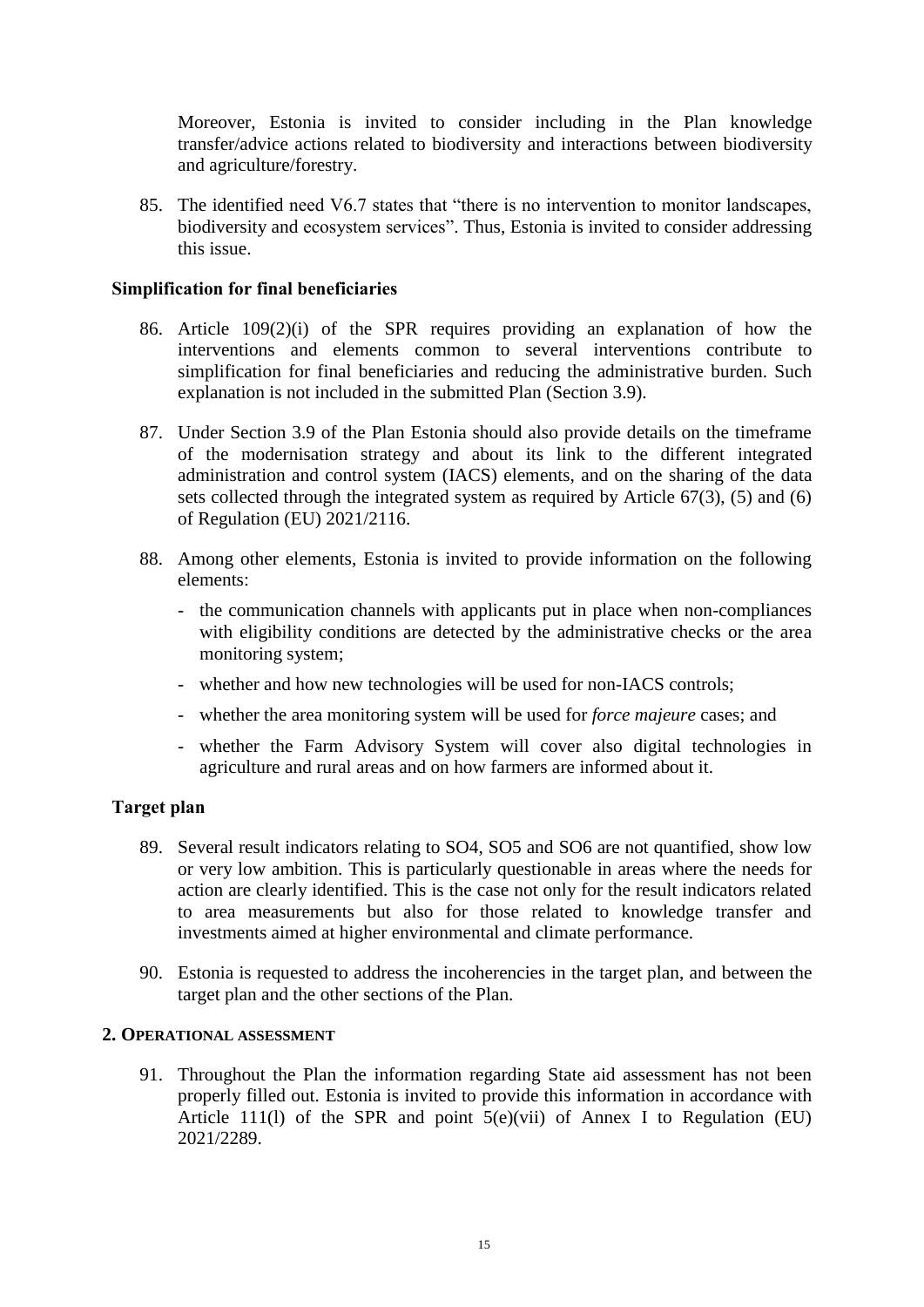- 92. Rural development support that is not covered by the exemption under Article 145 of the SPR must comply with the compatibility conditions set out in applicable State aid instruments, and is subject to State aid procedures, in accordance with the instrument chosen by the Member State.
- 93. For activities falling outside the scope of Article 42 of the Treaty on the Functioning of the European Union (TFEU), there needs to be an exclusion of companies in difficulty or companies still having a pending recovery order following a Commission decision declaring an aid illegal and incompatible with the internal market, except in the cases mentioned in the applicable State aid rules. Estonia should consider adding this element to Section 4.7.3 of the Plan.
- 94. Point 111(f) of the SPR sets out that the information on compliance with the World Trade Organization (WTO) agreements needs to be presented in the Plan. This includes an indication of the relevant paragraph of Annex 2 to the WTO Agreement on Agriculture under each intervention concerned, and an explanation of how the intervention complies with the criteria of the 'Green Box', 'Amber Box' or 'Blue Box'. While the indication of the relevant paragraph of the mentioned Annex 2 is provided for some interventions, the needed explanation is missing throughout the Plan. Estonia is asked to adapt the Plan so that the WTO compliance may be assessed.

## **Minimum ring-fencing**

95. As the overview table of the financial plan (Section 6.1) has not been filled out, the fulfilment of ring-fencing requirements cannot be properly assessed. The Commission asks Estonia to provide the relevant data, without which the Plan cannot be considered complete.

## **Definitions and minimum requirements**

- 96. The information provided in Sections 4.1 and 4.2 of the Plan needs better structuring and further clarifications; Estonia is invited:
	- to place maintenance criteria under Section 4.1.1.2, instead of Section 4.1.1.1;
	- to place definitions of agricultural areas under Sections 4.1.2.2 (arable land), 4.1.2.3 (permanent crops) and 4.1.2.4 (permanent grassland), instead of Section 4.1.1.2;
	- Section 4.1.2.1: to provide information on the elements of agroforestry based e.g. on type of trees, their size, number, distribution in relation to pedo-climatic conditions or management practices (whether or not differentiated per type of agricultural area);
	- Section 4.1.2.3.2: to provide a minimum planting density of willow and reconsidering the definition which limits the scope of the framework definition laid down in Article 4(3)(b) of the SPR as to the restriction to cultivate only areas of low quality (soil bonity up to 35 points);
	- Section 4.1.3.2:
		- o to provide a list of criteria to verify that land is actually and lawfully at farmer's disposal; and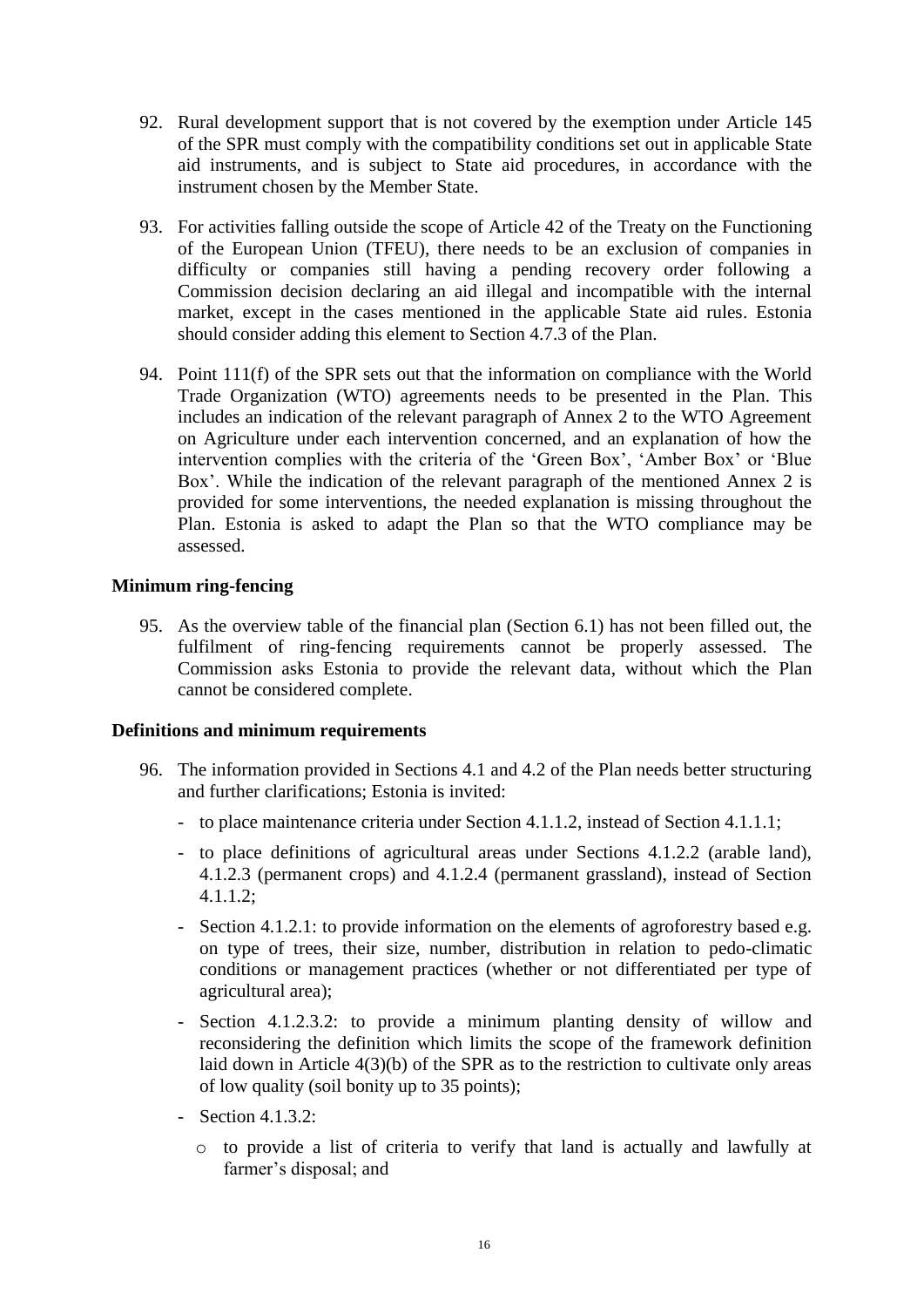- o to place the information on minimum size of agricultural area claimed for support under Section 4.1.7.1, while the information on minimum size of the parcel – either under the basic income support for sustainability (BISS) or under IACS part of the Plan, depending on its intended applicability;
- Section 4.1.3.3: to indicate the period during which an area has to comply with the definition of 'eligible hectare';
- Section 4.1.4.1: to provide criteria, which identify active farmers, and which are others than the minimum requirements under Section 4.1.7; to recall, the policy objective of active farmer provision is to 'further target' support beyond the minimum requirements clause referred to in Article 18 of the SPR;
- Sections 4.1.5 and 4.1.6: to determine the conditions for head of holding in case of legal entity and providing details on the appropriate training/skills;
- to place minimum requirements to receive direct payments under Section 4.1.7 instead of Sections 4.1.3.2 and 4.1.4.1 and including monetary threshold; and
- Section 4.1.7.2: based on qualitative and quantitative information, to provide a justification as to how the thresholds set ensure the reduction of administrative burden and contribute to the objective of supporting 'viable farm income'.
- 97. The information provided in Section 4.3 on Technical Assistance includes only the rate to be used to finance the technical assistance without providing any meaningful information on the objectives, on the scope and the planning of the activities nor on the intended beneficiaries. Estonia is invited to revise this section.
- 98. The information provided in Section 4.4 of the Plan on the National CAP Network does not contain sufficient details to assess the overall functioning of the network. In particular, more detailed information would be needed on activities of the National network as related to involvement of new participants (Pillar 1), the EIP and AKIS strand to increase knowledge flows, monitoring and evaluation activities, and work with LEADER/other territorial initiatives, as well as information on the timeline of setting up the network. Estonia is invited to consider revising the text in order to include further details on these elements.
- 99. Article  $110(d)(v)$  of the SPR requires providing an overview of the coordination, demarcation and complementarities between the EAFRD and other Union funds active in rural areas, including the European Regional Development Fund (ERDF), the European Social Fund Plus (ESF+), the Recovery and Resilience Facility (RRF), the Programme for the Environment and Climate Action (LIFE), the Digital Europe Programme (DEP), Connecting Europe Facility (CEF2) Digital and Horizon Europe. No such overview is included in the Plan. An explanation of how the other EU funds/ instruments will address the identified needs which are not or are partially covered by the Plan is also missing. Estonia is requested to provide these elements in Section 4.5 and in other sections of the Plan, where appropriate.
- 100. As the European structural and investment funds' (ESIF) programmes and the Partnership Agreement for Estonia have not yet been approved, Estonia is asked to update the information and add relevant details on complementarity, synergy and demarcation between the Plan and the ESIF funding following the approvals, in particular in Section 4.5.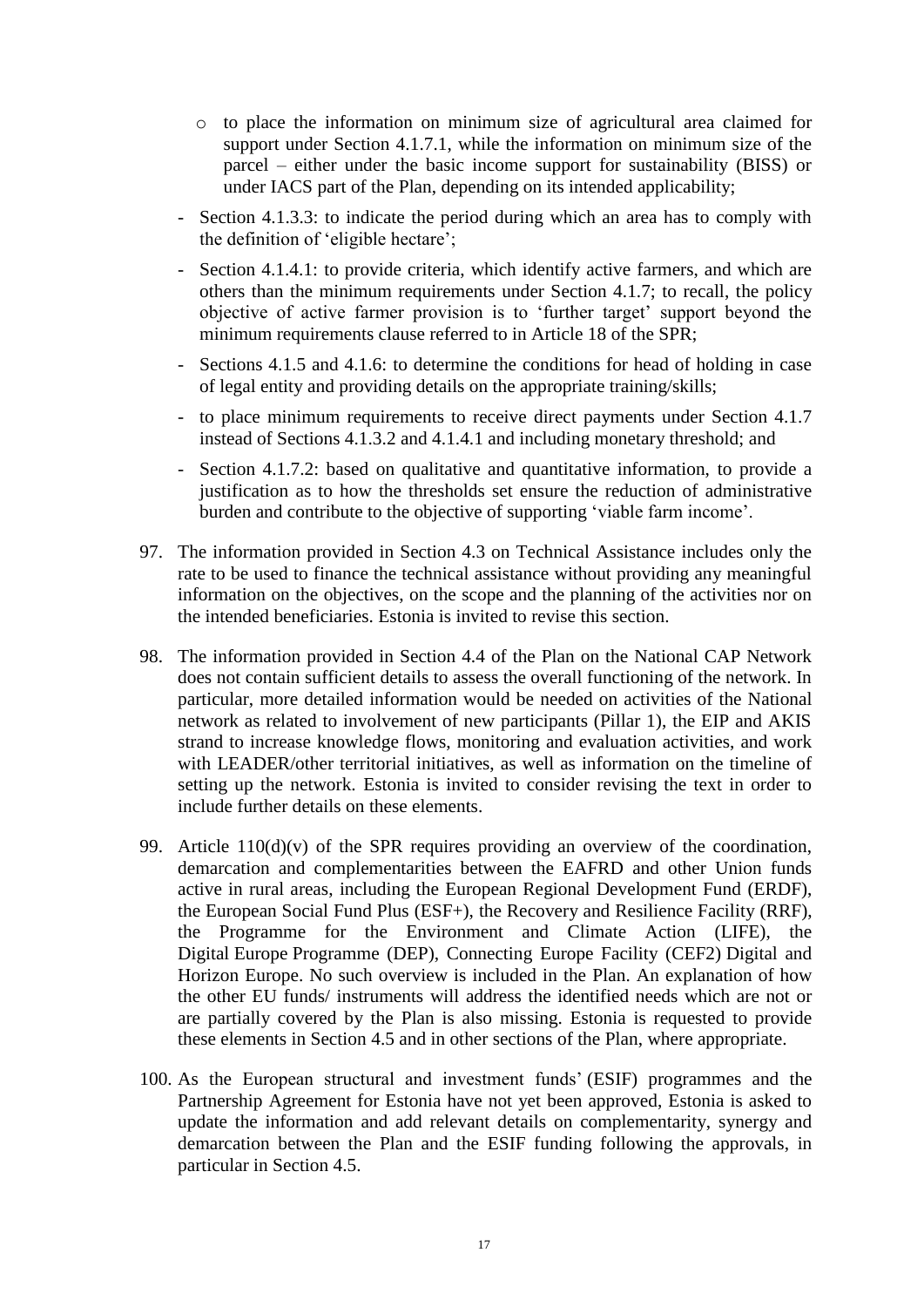## **Interventions and baseline**

## *Conditionality*

# *GAEC 2*

101. Estonia is requested to provide a justification for the implementation of this GAEC from 2025 as footnote 1 to GAEC 2 in Annex III to the SPR sets out that the delay in the GAEC application shall be justified based on the needs for the establishment of the management system and in accordance with a detailed planning. Moreover, Estonia is invited to provide further clarification on whether there is an existing national mapping that can be used to trigger the application of the standard earlier. If this is not the case, Estonia is requested to provide a planning of the mapping exercise and the setting up of the management system.

*GAEC 3*

102. Estonia is required to elaborate on the derogations that may be granted by the Environmental Board for burning dead grass and hay, and explain how this is in line with the requirements of this GAEC.

*GAEC 4*

103. The width proposed (1 m) for buffer strips along water courses is below the minimum requirement (3 m). If Estonia intends to make use of the exemption set out in footnote 1 to GAEC 4 in Annex III to the SPR, allowing Member States to adjust the minimum width of buffer strips in areas with significant dewatering and irrigation ditches according to specific local circumstances, a justification is required.

# *GAEC 5*

104. Estonia is invited to consider revising the proposed applicable slope gradient so that the risk of erosion could be further reduced. Also, Estonia is invited to provide information on how the list of mentioned techniques is implemented (i.e. is it a pickand choose menu for farmers?) and clarify the scope of "other activities to prevent soil erosion".

# *GAEC 6*

- 105. The requirement concerns arable land and permanent crops and applies to 100% of the arable land to which the beneficiary is entitled to use (excluding temporary pastures). Grassland cannot be included in the calculation of winter vegetation. Also, the requirement apply at national level. In line with footnote 3 of Annex III to the SPR, Member States may adapt the minimum standards in certain regions only in duly justified cases. However, this does not constitute an exemption from the GAEC.
- 106. Thus, in order to ensure that this standard is fully in line with the SPR, Estonia is requested to revise the GAEC definition, to ensure a comprehensive coverage of soil at farm level and to duly justify if certain regions may be subject to an adapted minimum standard taking into account the short vegetation period. In addition, in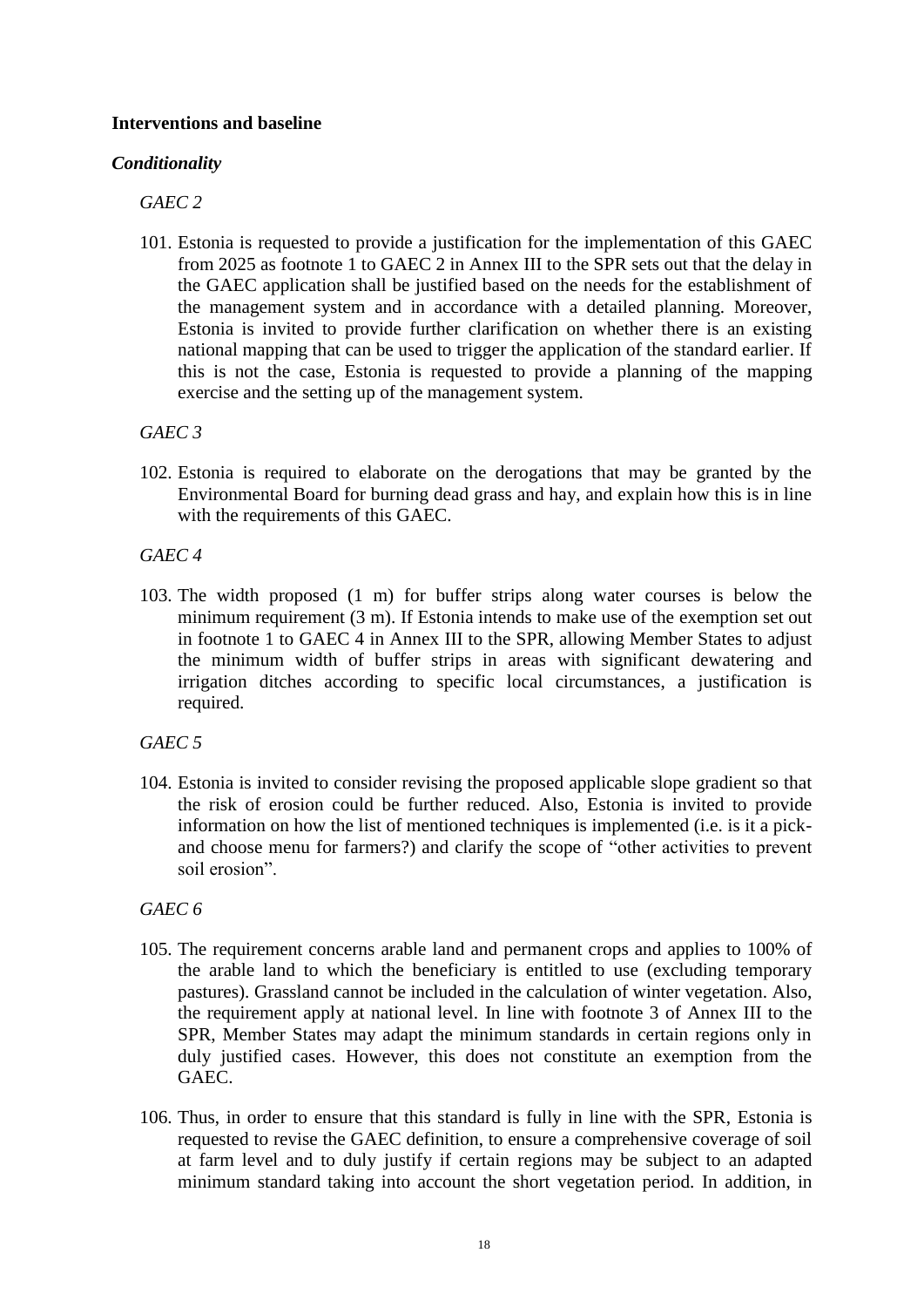relation with sensitive period, the minimum duration of the standard should be provided as well.

## *GAEC 7*

107. Estonia is invited to confirm that all parcels of the holding will be subject to crop rotation at least every two/three years.

## *GAEC 8*

- 108. In order to ensure an adequate contribution of this GAEC to its objective, Estonia is requested to provide the weighing factors that shall be used for all features. The weighing factors should be coherent with the benefits provided for biodiversity, and appropriately justified.
- 109. Estonia is also requested to explicitly set out in the standard description all additional information required, in particular to provide a list of landscape features to be protected (retention obligation on all types of agricultural land) and to ensure that only minimal maintenance will be performed on land lying fallow (incl. ban on grazing). Estonia is invited to include small ponds/wetlands that will prove beneficial for biodiversity.

## *GAEC 9*

- 110. Estonia is requested to indicate the total area covered by GAEC 9.
- 111. As the description of areas falling under this GAEC is not fully clear, Estonia is requested to clarify and adapt the description accordingly.
- 112. Considering the importance of this GAEC (currently under greening) to protect the pastures of high natural value, Estonia is invited to consider a large definition of these areas taking into account the current grassland status and trends in the recent report of 'The state of nature in the European Union - Report on the status and trends 2013-2018 of species and habitat types by the Birds and Habitats Directives (European Commission Report, October 2020)' on the conservation of grasslands protected habitats, and the objective to achieve a good conservation status of these valuable grasslands.

## *For direct income support*

## **BISS (Articles 21-28 of the SPR, Section 5.1 of the Plan)**

- 113. Not establishing minimum and/or maximum unit amounts does considerably limit the possibility to use the financial flexibility provided for in the SPR. This observation applies also to other interventions in the form of direct payments. Estonia is invited to consider making use of this flexibility.
- 114. Applicable minimum requirements, definition of agricultural land, definition of agricultural activity, etc. should be included in Section 4.1 and are not to be repeated in Section 5.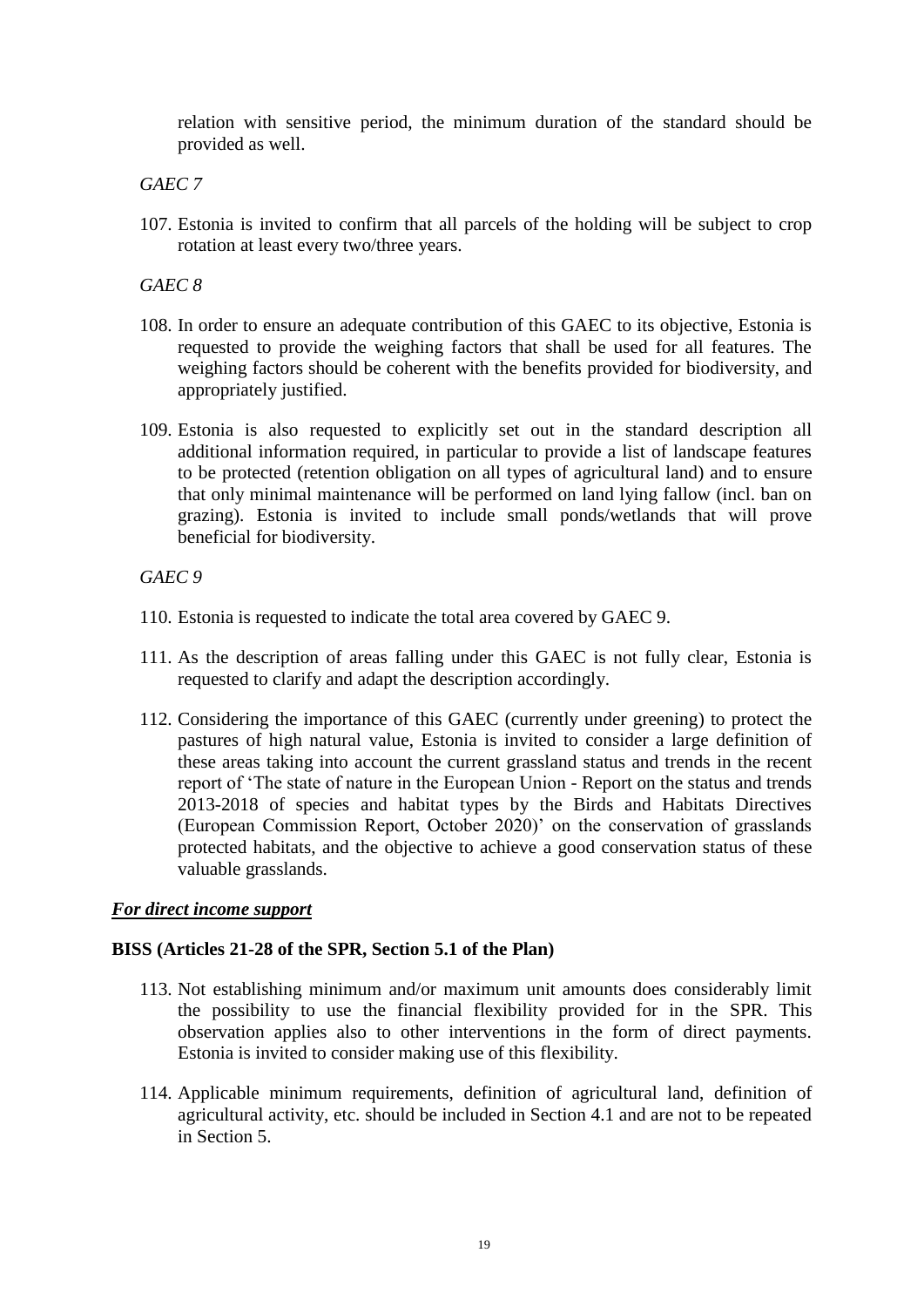## **CRISS (Article 29 of the SPR, Section 5.1 of the Plan)**

- 115. In addition to the relevant observations made earlier in this document, Estonia is asked to explain how the unit amount was established. The justification provided explains only why support is needed. The justification of this unit amount and the thresholds should primarily be based on data related to the redistribution needs. In particular, the exclusion of farms below 10 ha should be elaborated. The sole fact that the farms below 10 ha have a limited contribution to the total agricultural production does not justify in itself the exclusion of these farms from CRISS. In addition, further evidence is needed as regards the relevance of the maximum threshold (130 ha).
- 116. CRISS intervention is linked to result indicator R.6 (Redistribution to smaller farms), but no quantified value is provided for it. Estonia is required to correct this incoherence.

#### **CISYF (Article 30 of the SPR, Section 5.1 of the Plan)**

117. Estonia is invited to specify the conditions for being "newly set up" and to explain the hectare threshold and the unit amount in view of contributing to attract and sustain young farmers.

#### **Eco-schemes (Article 31 of the SPR, Section 5.1 of the Plan)**

- 118. The Plan includes 5 eco-schemes that have a potential for environmental benefit but are missing crucial details.
- 119. For all eco-schemes the information as regards the identification of relevant baseline elements and relevant mandatory national standards are missing. Without this information the assessment of the proposed interventions cannot be completed.
- 120. The eco-schemes lack or are poor in description of territorial scope, commitments and requirements for eligibility, making their full assessment impossible. Also, their contribution to the overall Green Architecture is not properly explained. The targets to be achieved with the eco-schemes need to be better justified, as well as the selection of result indicators.
- 121. A clarification is needed as regards possible combinations of several eco-schemes and/or interventions under Article 70 of the SPR (agri-environment-climate commitments) on farm level.
- 122. Intervention ÖK1 (environmentally friendly management): The Commission notes with a strong concern that this intervention, which seems to feature a very low level of ambition, is granted the biggest share of the budget assigned for eco-schemes.
- 123. The proposed commitments as regards soil cover and crop rotation do not seem to go beyond the relevant GAEC requirements, which, is, however, required for ecoschemes.
- 124. Further explanations are needed for the choices that the beneficiary can make, also a clear breakdown of requirements per group of crops would help providing the needed clarity.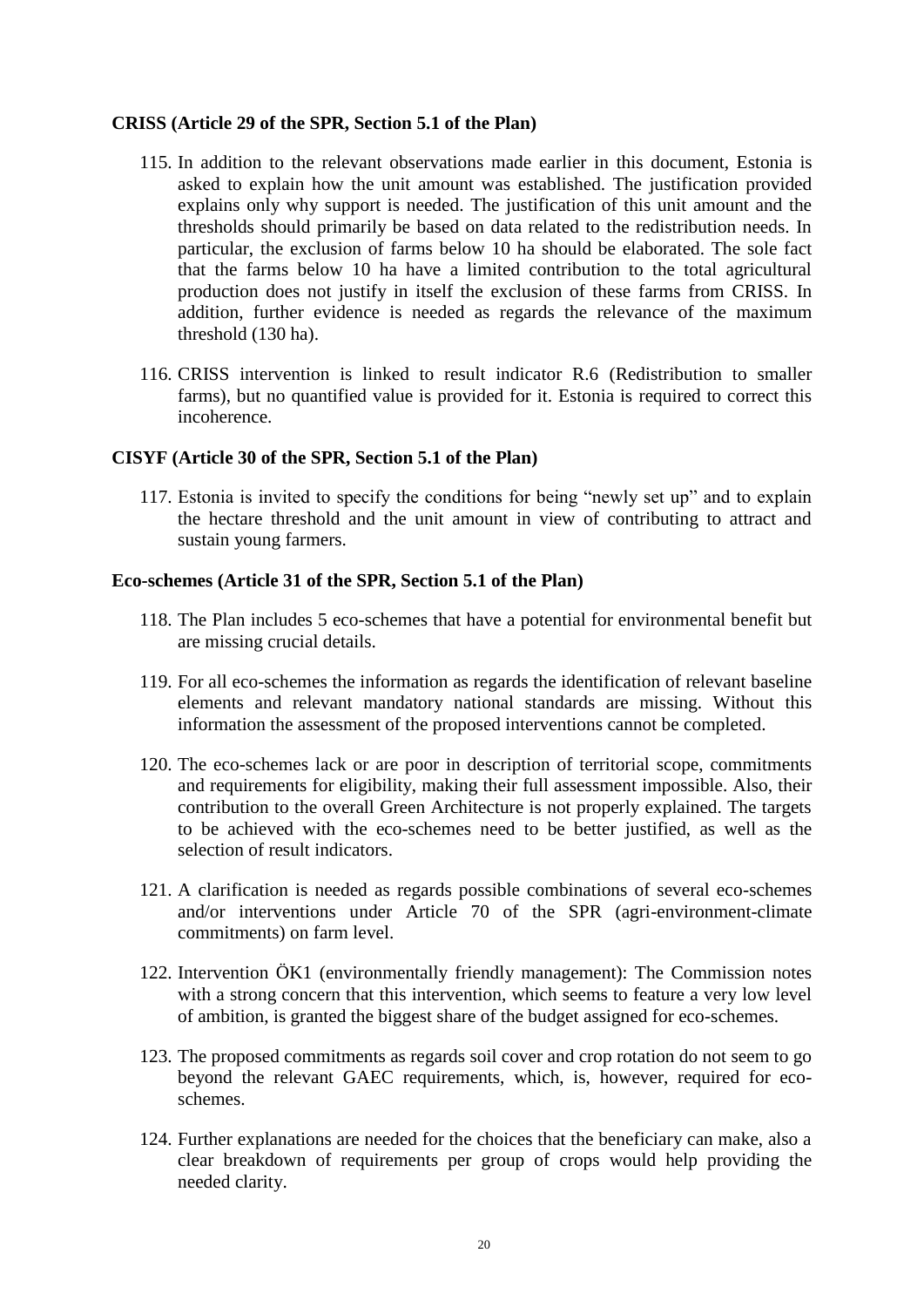- 125. The optional sub-measure supporting liming allows liming if organic (peat) soil is less than 30% of the parcel. Estonia is invited to reconsider this threshold as peat soils should not be limed at all.
- 126. Intervention ÖK2 (organic farming): The contribution of this eco-scheme to result indicator R.20 (Improving air quality) requires further explanations.
- 127. Intervention ÖK3 (ecological focus areas EFAs): While nitrogen fixing crops are eligible as part of a basic EFA commitment, the needed ban of plant protection products is not clearly indicated. The articulation with baseline and GAEC 8 (relevant options to be selected) need to be clarified and taken into account in the calculation of support, if relevant. The given options might lead to a high share of EFAs covered by nitrogen fixing crops, resulting in low or no benefits for biodiversity. Estonia is invited to reconsider the indicated options, e.g. by setting a limit on nitrogen fixing crops on farm or national level or to foster more biodiversity-friendly landscape features.
- 128. Intervention ÖK4 (preservation of ecosystem services on arable land): The definition of ecosystem services needs to be described in more details. It is not evident what type of area and the minimum share of area that needs to be selected by the beneficiary.
- 129. Intervention ÖK5 (support for bee-harvesting area): It is not evident what type of area and the minimum share of area that needs to be selected by the beneficiary.
- 130. Also, there seems to be a risk of overlapping with ÖK1 (top up for organic farming) and ÖK2 (support for conversion and maintenance).

## **CIS (Articles 32-35 of the SPR, Section 5.1 of the Plan)**

- 131. All proposed CIS interventions lack information needed for the assessment. Thus, Estonia is invited to provide for each CIS intervention the missing information under point 8 (Additional questions/information specific to the Type of Intervention), including description of:
	- the difficulties experienced by the sector;
	- the aim of the intervention;
	- how it is to improve competitiveness, quality and/or sustainability of the sector;
	- the importance of the sector; and
	- consistency of the CIS intervention with the WFD.
- 132. Based on the difficulties identified and the aim of CIS interventions Estonia could consider possibilities to further refine the eligibility conditions.
- 133. CIS interventions are linked either to SO2 (dairy, sheep and goat, cereals) or SO3 (suckler cow, horticulture). However, linking each intervention to both SO1 and SO2 would be more consistent with the need addressed and the probable aim of interventions (that also is to be clarified).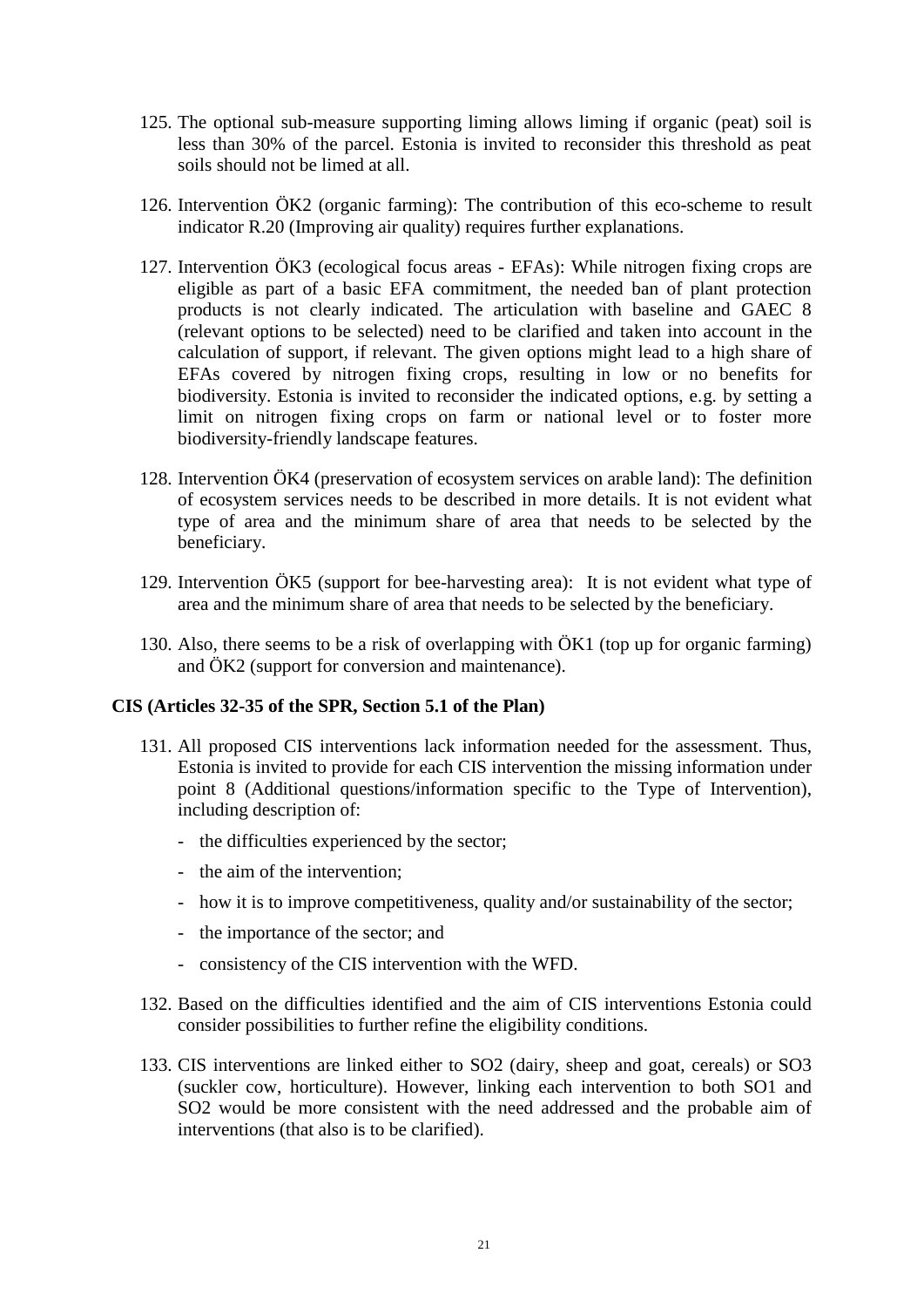- 134. It is worth to note that besides the result indicator R.8 (Targeting farms in specific sector), all CIS interventions could also be linked to R.4 (Linking income support to standards and good practices), R.6 (Redistribution to smaller farms) and R.7 (Enhancing support for farms in areas with specific needs).
- 135. The justification of the unit amount could be further complemented by including detailed calculations within the appropriate section in the SWOT analysis.
- 136. The Commission would also strongly recommend to include the planned variation around the unit amount (minimum and maximum amount), as already mentioned under the observation concerning the BISS intervention.
- 137. In addition, for those interventions that were designed, to a large degree, as continuation of the current Voluntary Coupled Support measures (sheep and goat, dairy, fruit and vegetables), the unit amount appears to have significantly increased along with the number of planned outputs. Estonia is invited to clarify if the underlying situation of the sectors deteriorated to the extent that would warrant such an increase, in particular taking into account the higher number of animals/hectares supported.

#### *For sectorial interventions*

## **Apiculture (Articles 54-55 of the SPR, Section 5.2 of the Plan)**

- 138. The proposed apiculture interventions lack structure and information needed for the assessment. Thus, Estonia is invited to:
	- include under Section 3.5.2, a description of a reliable method for determining the number of beehives in the territory ready for wintering from 1 September - 31 December as required in Article 37 of Regulation (EU) 2022/126;
	- incorporate in the description under Section 3.5.2 an overview and analysis of the sector, which leads to the identification of the needs and justification of the interventions chosen to address them;
	- explain how the result indicator R.35 (Preserving beehives) was calculated and justify the rather modest target of 19.25% set for this indicator. In addition, as only interventions falling under Article 55(1)(b) of the SPR should contribute to this indicator, the contributions of other interventions should be revised accordingly;
	- name the interventions according to the support provided and type of intervention they refer to;
	- revise the proposed interventions by providing the required information under each section in a clear and structured way and only that information which is relevant to the intervention, avoiding repetition and unnecessary information. It should include a description of how the specific intervention addresses the sectoral objectives, followed by the specific actions supported, eligible expenditure (providing at least some examples of eligible costs), beneficiaries and eligibility conditions. The eligibility conditions and requirements need to be set and described in the Plan and not only later in national legislation or call for proposals;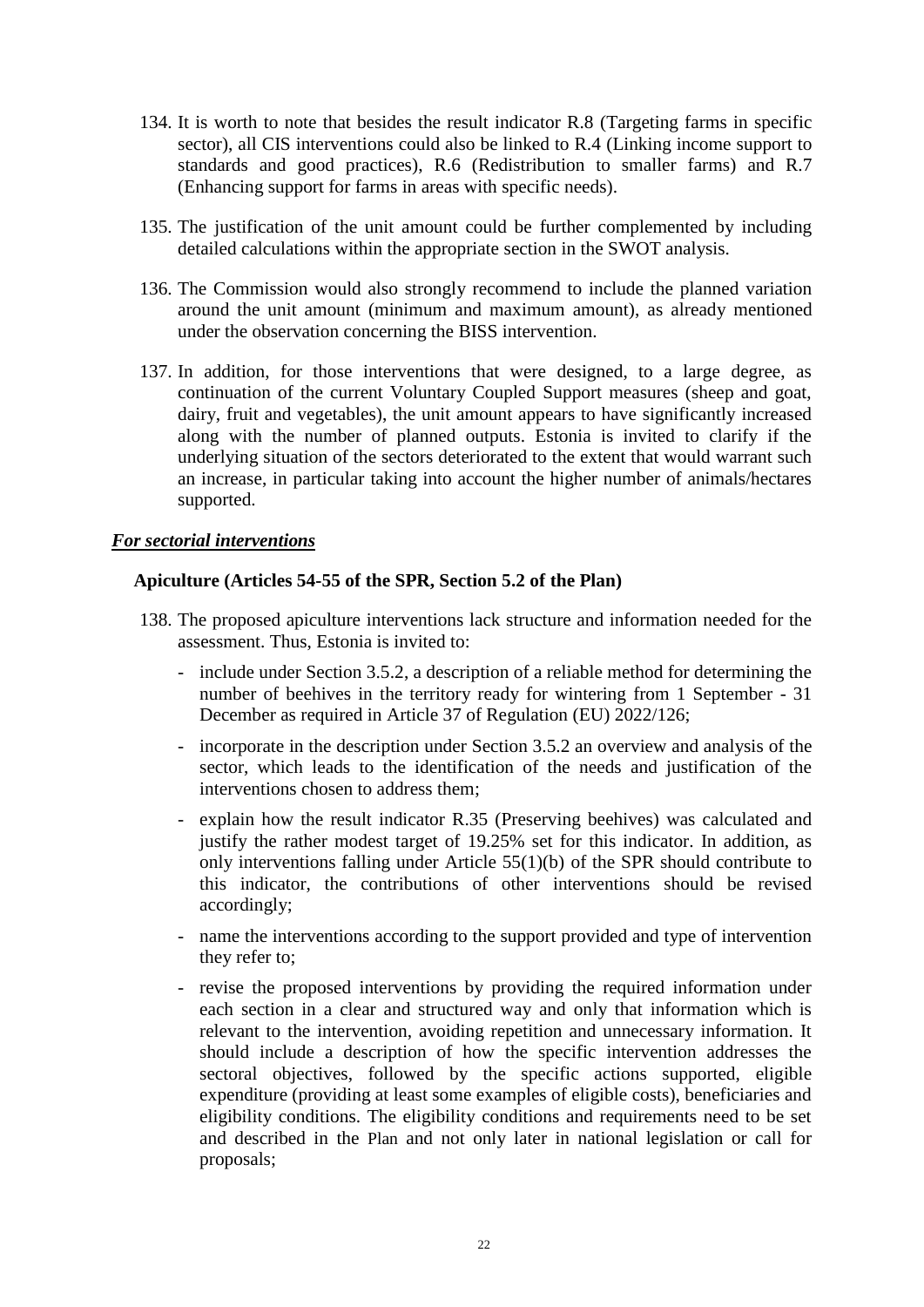- better justify and explain under point 9 of every intervention how the planned unit amounts and outputs as well as the indicative financial allocations were determined. Also, a link to the information provided under point 6 should be evident; and
- clarify demarcation with EAFRD interventions.
- 139. Annual indicative financial allocations under Section 5 of the Plan do not correspond to the planned amounts in the Financial Overview table in Section 6. Estonia is invited to verify the information on the financial planning accordingly.

## *For rural development*

- 140. When simplified costs are indicated as the form of support, the establishment of the amount needs to be explained with a reference to the relevant legal basis. Estonia should adapt the descriptions of the interventions accordingly, where applicable.
- 141. Regarding the applicable support rates, Estonia is invited to include the minimum and maximum rates that will be applied, where this information is missing.
- 142. Applicable to all area based interventions in Articles 70-72 of the SPR, Estonia should provide a brief description of the method of calculating the amount of support, and its certification, in accordance with Article 82 of the SPR. The descriptions should be included under point 7 of each intervention concerned. The certified method of calculation, when carried out by an independent body, or if it has been carried out by the Managing Authority, the certification by an independent body needs to be provided in an Annex to the Plan.

## **Management commitments (Article 70 of the SPR, Section 5.3 of the Plan)**

## *Animal welfare*

- 143. It is not evident from the description of the intervention how it does contribute to SO5 and SO6. Estonia is requested to clarify this.
- 144. In addition, the sub-intervention for dairy cattle seems not to contain commitments concerning the minimum grazing period (usually 120 days per year).
- 145. Regarding the sub-intervention on pigs, the Commission notes as positive elements the providing of anaesthesia and analgesia for castration, as well as the small increase in space allowances. However, the ambition stays rather low and includes support also for elements that are part of the legislation (manipulable materials, assessment protocol), while other improvements could have been added to reduce the need for tail docking (like flooring, diet, thermal comfort, etc.).
- 146. Also, the sub-intervention for poultry stays very close to legal obligations and would benefit from increased ambition.
- 147. The sub-intervention for quails supports holdings with birds kept in cages. Hence, the intervention does not respond enough to the call of European citizens to phase out cages.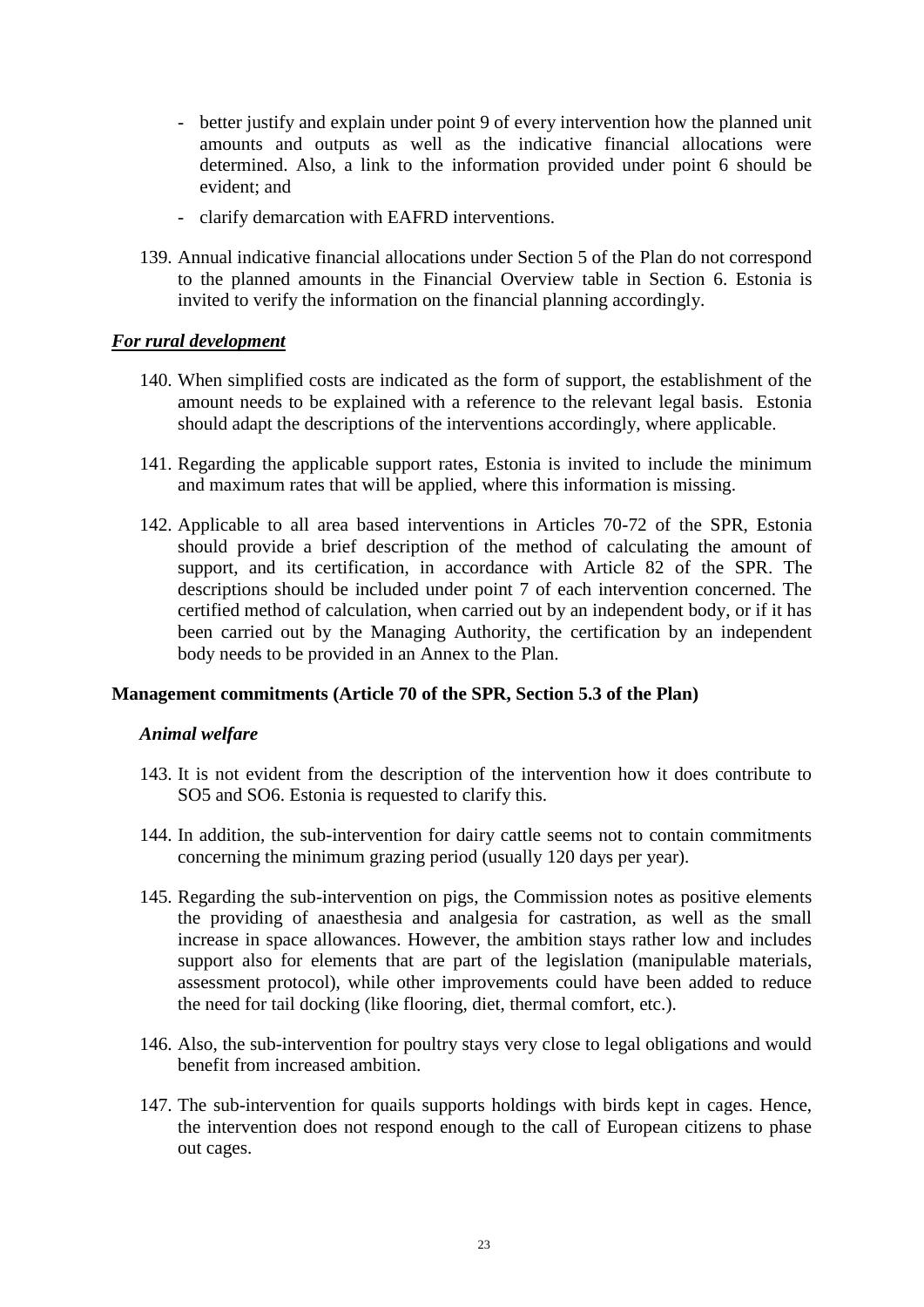#### 148. Estonia is invited to address these issues and to revise the Plan accordingly.

#### *Agro-environment-climate commitments (AECCs)*

#### General comments to all three AECCs (interventions KK4, KK5, KK6):

- 149. The inter-relations between SOs, needs and result indicators addressed by the individual operations need to be clarified, e.g. the needs listed do not necessarily cover all SOs listed, not all operations seem relevant for all result indicators chosen.
- 150. The complementarity between these AECCs and the eco-schemes should be better explained. These interventions seem to address areas with specific/regional problems not or only partially covered by the eco-schemes. Potential overlap as well as the possibilities to combine different interventions should be explained under both types of intervention respectively.
- 151. Point 6 of every intervention description needs to be duly filled out, also, it should be confirmed whether the relevant baseline elements include the elements of the commitments going beyond the relevant GAECs or only the relevant parts of the GAEC itself, as implemented in Estonia. This is particularly relevant for GAEC 2, implemented only from 2025.
- 152. The reasons for only partial compensation of the cost incurred and income foregone are missing. The Commission invites Estonia to consider full compensation, to ensure consistency with the targets set.
- 153. Several of the elements requested by the template of the Plan are missing and planned unit amounts are incomplete for some of the individual commitments. This has a significant impact on the total allocation.

#### Intervention KK4

- 154. This intervention has the potential to address important needs as to soil and water protection, however it is rather limited in planned coverage of hectares (though, several figures for the output indicator are still missing). Its contribution to the reduction of nutrient losses should be explained, if relevant.
- 155. Regarding interventions on peat soils Estonia is invited to explain how the milling of grasslands on peat soils once or twice during the commitment period is in line with GAEC 2. Furthermore, KK4.2 on peat will be implemented already in 2024, when GAEC 2 is not yet implemented.
- 156. Estonia is invited to consider adding provisions related to the other dimensions of soil health.

#### Interventions KK5 and KK6

157. The effective management of semi-natural grasslands is highlighted in the PAF for CAP funding. In particular, the KK5 is rather limited in planned coverage of hectares. KK6 covers more area, but it is not known whether this expands beyond the area currently supported under the rural development programme.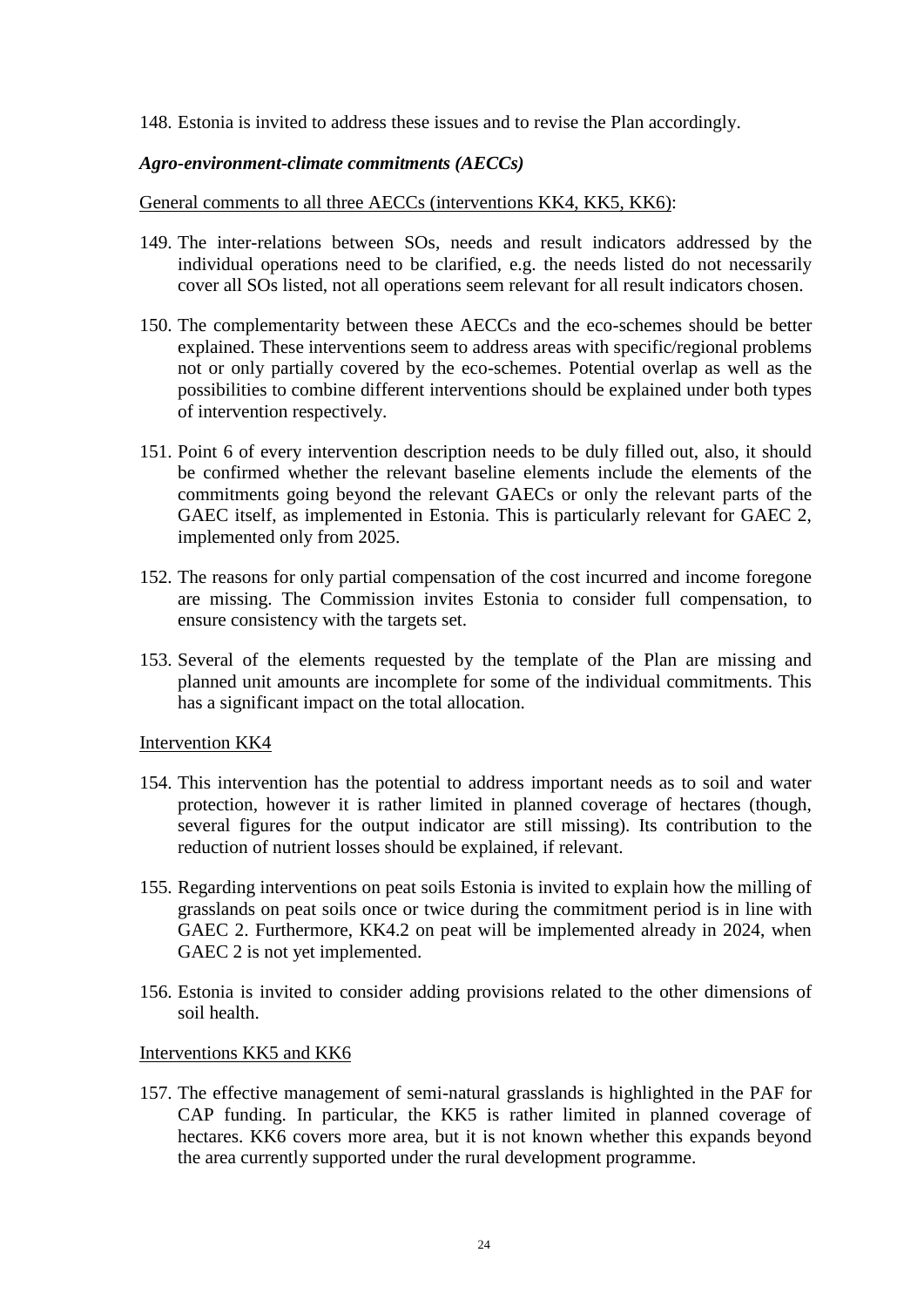- 158. Estonia is invited to consider the role of KK5 and KK6 also in managing grassland carbon stocks.
- 159. The terminology and definitions should be clarified, in particular as to the various types of grassland addressed and eligible area, as well as potential inclusion of Natura 2000 grasslands. If this is the case, result indicator R.33 (Improving Natura 2000 management) could also be relevant.
- 160. Additional performance-based activities: does the reference to the LIFE project mean that this ancillary operation will only be implemented later, when results from the LIFE project will be available? It should be noted that the approval of this operation is not possible on that basis. A later introduction via an amendment of the Plan should be envisaged in such a case.

#### *Genetic resources*

161. Intervention KK8 needs to comply with the provisions of Article 45 of Regulation (EU) 2022/126, notably that the endangered status must have been scientifically established, and the number of breeding females at national level must be stated.

## **Natura 2000/ WFD payments (Article 72 of the SPR, Section 5.3 of the Plan)**

#### *Natura 2000 Forest area*

- 162. The description of the intervention lacks reference to forest or Natura 2000 management plans (also there is no information on the threshold area for requesting such plan).
- 163. Two unit amounts are foreseen but it is not possible to understand what the difference is concerning the restrictions in these two areas leading to different unit amounts. Estonia is invited to clarify.
- 164. Given that agriculture remains the main pressure and there is a need to ensure nondeterioration of habitats and to prevent disturbance of species in the sites, Estonia is invited to consider programming compensation payments for mandatory requirements on Natura 2000 agricultural land and those resulting from the WFD established under the relevant planning documents (including the  $3<sup>rd</sup>$  river basin management plans). This could complement voluntary approaches under other instruments.

## **Investments, including investments in irrigation (Articles 73-74 of the SPR, Section 5.3 of the Plan)**

#### Observation applicable to all investment interventions:

- 165. Estonia is invited to provide information, where relevant, on the eligibility of second hand equipment, lease purchase and value-added tax, and on durability requirements for the supported investments.
- 166. In addition, it would be appropriate to explain consistency and synergies with the relevant sectoral interventions.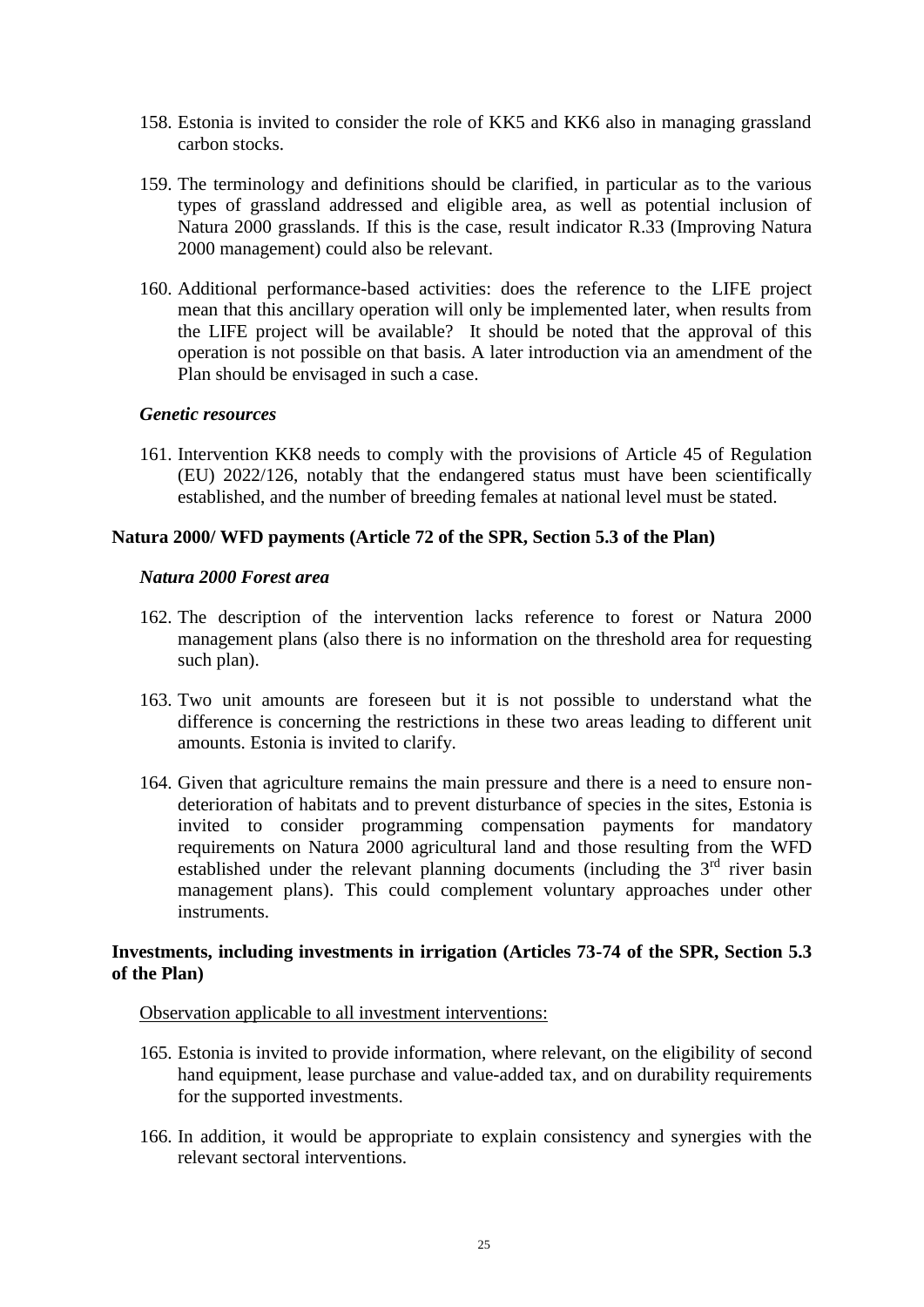Intervention 1.9: Investments in modernisation of agricultural infrastructure (land improvement systems and roads)

- 167. The distinction between (a) support to agricultural infrastructure for holdings and (b) public infrastructure open to all farmers and the general public is missing. Investments covering public and private investments cannot be easily programmed under the same intervention due to different conditions: both in terms of beneficiaries and support rates.
- 168. Also depending on the type of beneficiary different output indicators are applicable (in case of on-farm productive investments output indicator O.20 should be considered).
- 169. Links to SO1, SO4 and SO5 and result indicator R.27 (Environmental or climaterelated performance through investment in rural areas) do not seem justified and need to be better explained. When the beneficiaries are farmers, the intervention could be rather linked to R.9 (Farm modernisation) and R.26 (Investments related to natural resources).
- 170. Estonia is asked to explain how it is ensured that the investments into land improvement systems do not have significant negative environmental impact and whether there is the necessary safeguard for protecting waters resources, biodiversity and nature (also in view of future climate change impacts).
- 171. It is stated that the construction of new irrigation systems is eligible under this intervention. If so, the requirements of Article 74 of the SPR need to be respected and included as relevant eligibility conditions. In case investments in water reuse are also included, compliance with the Regulation (EU) 2020/741 should be ensured.
- 172. Estonia is invited to justify the proposed priority for 'first-time applicants' and clarify the eligible costs.

## Interventions 3.1.1 and 3.1.2: Cooperative investments in tangible and intangible assets

173. It seems from these intervention descriptions that they target joint processing of agricultural products. Estonia is invited to clarify and if needed, review the proposed output and target indicators.

## Intervention 2.5: Development of new small farms

174. Estonia is invited to further elaborate on the definition of small farms (in addition to the economic size). In addition, Estonia should clarify the eligibility conditions as currently they seem contradictory (the beneficiary needs to be over 40 years old and newly set up, and that he/she has made investments to achieve the objectives of the business plan submitted in the framework of the support of a young entrepreneur starting an agricultural activity). Further explanations are needed also for the scope of the eligible investments. In case support for processing is to be provided, a separate intervention should be created with a link to output indicator O.24. It may also be useful to explain consistency and synergies with the relevant sectoral interventions.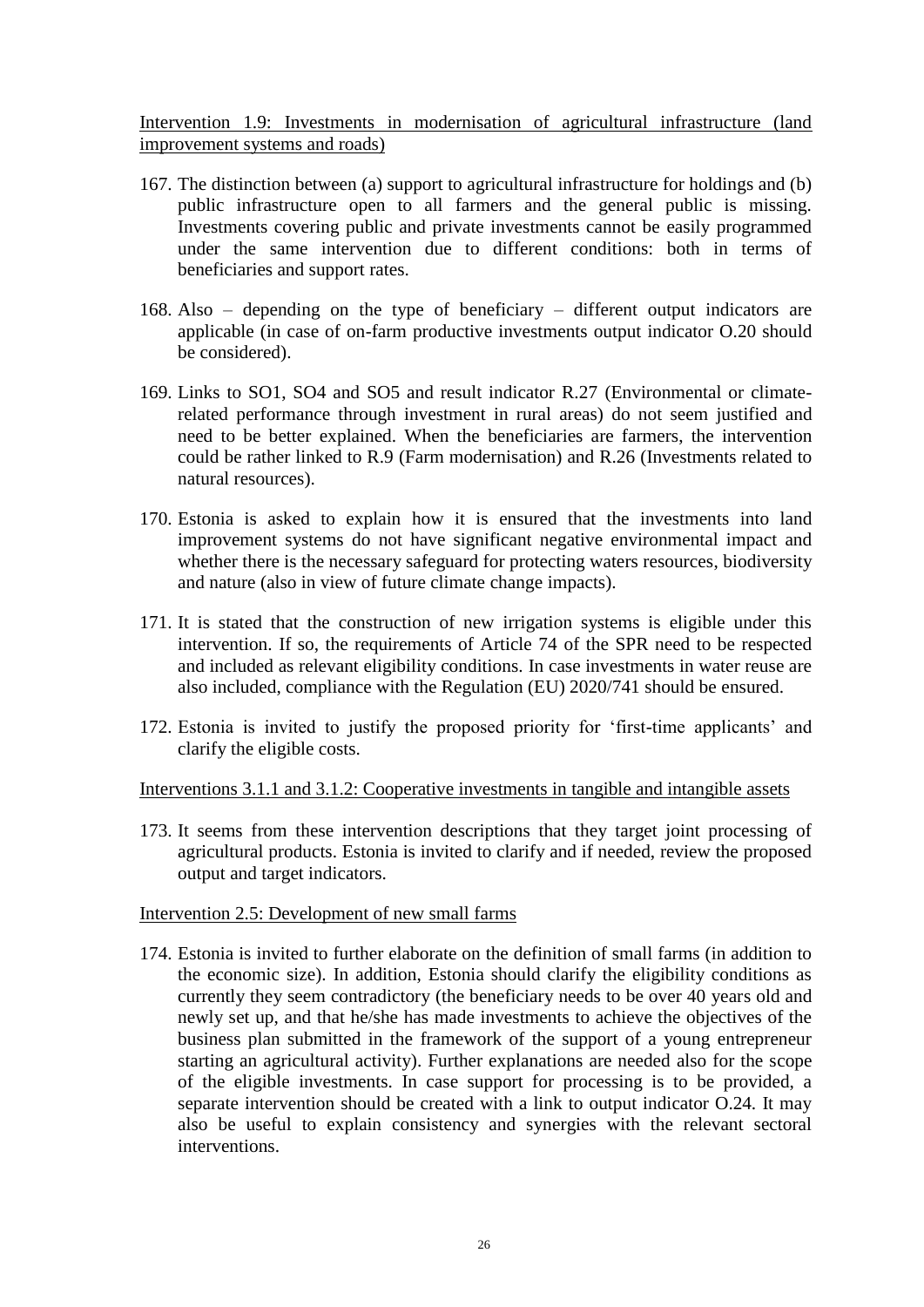## Intervention 8.1: Investments to improve the competitiveness of enterprises

175. Estonia is invited to explain the consistency and synergies of this intervention with the LEADER intervention and with possible support from other funds.

Intervention 8.2: Investments for the development of the business environment in rural areas

- 176. It should be noted that because of basic differences (including eligibility, support rate, linked indicators) investments by private and public bodies should not be programmed together. Estonia is invited to adapt the intervention accordingly.
- 177. Moreover, the intervention mentions 'large-scale investments'; Estonia is asked to clarify the scope of such investment and provide assurance that this does not involve investments to 'large-scale infrastructure', as mentioned in Article 73(3)(f) of the SPR.
- 178. Estonia is invited to explain consistency and synergies of this intervention with the LEADER intervention and with possible support from other funds.

#### Intervention 8.3: Investments in the valorisation of bio-resources

- 179. Investments in the valorisation of bio-resources, and the links with sustainable forestry (but possibly with other SO8 sub-objectives) deserve more details. Estonia is invited to elaborate on how this intervention contributes to listed SOs and to provide links with the development of bio-economy in rural areas.
- 180. The description of the intervention is inadequate (providing background information rather than the required design details), thus the scope stays unclear. Further clarifications are needed on the possible beneficiaries, chosen output indicators, eligible investments. Estonia is invited to amend the intervention accordingly.

## Intervention KK1: Tangible and intangible investments by farmers

- 181. In order to qualify for a green investment (investments as referred to in Article  $73(4)(a)(i)$  of the SPR) with a higher support rate and accounting for the ringfencing, it has to be ensured that the eligible investments are linked to climate and environment/animal related indicators with a clear and direct benefit for the environment and climate or animal welfare. The investment should go beyond normal practices and/or mandatory requirements. Estonia is requested to elaborate more on a clear targeting of the intervention, including more details on the eligible investments. Moreover, the link to SO6 does not seem clear.
- 182. Regarding renewable energy production, details are needed on what is covered under renewables (solar, biomass, etc) and what is basis for setting the target value of result indicator R.15 (Renewable energy from agriculture, forestry and from other renewable sources). The Commission considers the target value of 1MW for R.15 as modest and invites Estonia to consider aiming for a more ambitious value. It also needs to be ensured that the provisions of the Directive 2018/2001/EU (the Renewable Energy Directive), including its sustainability criteria, are applicable.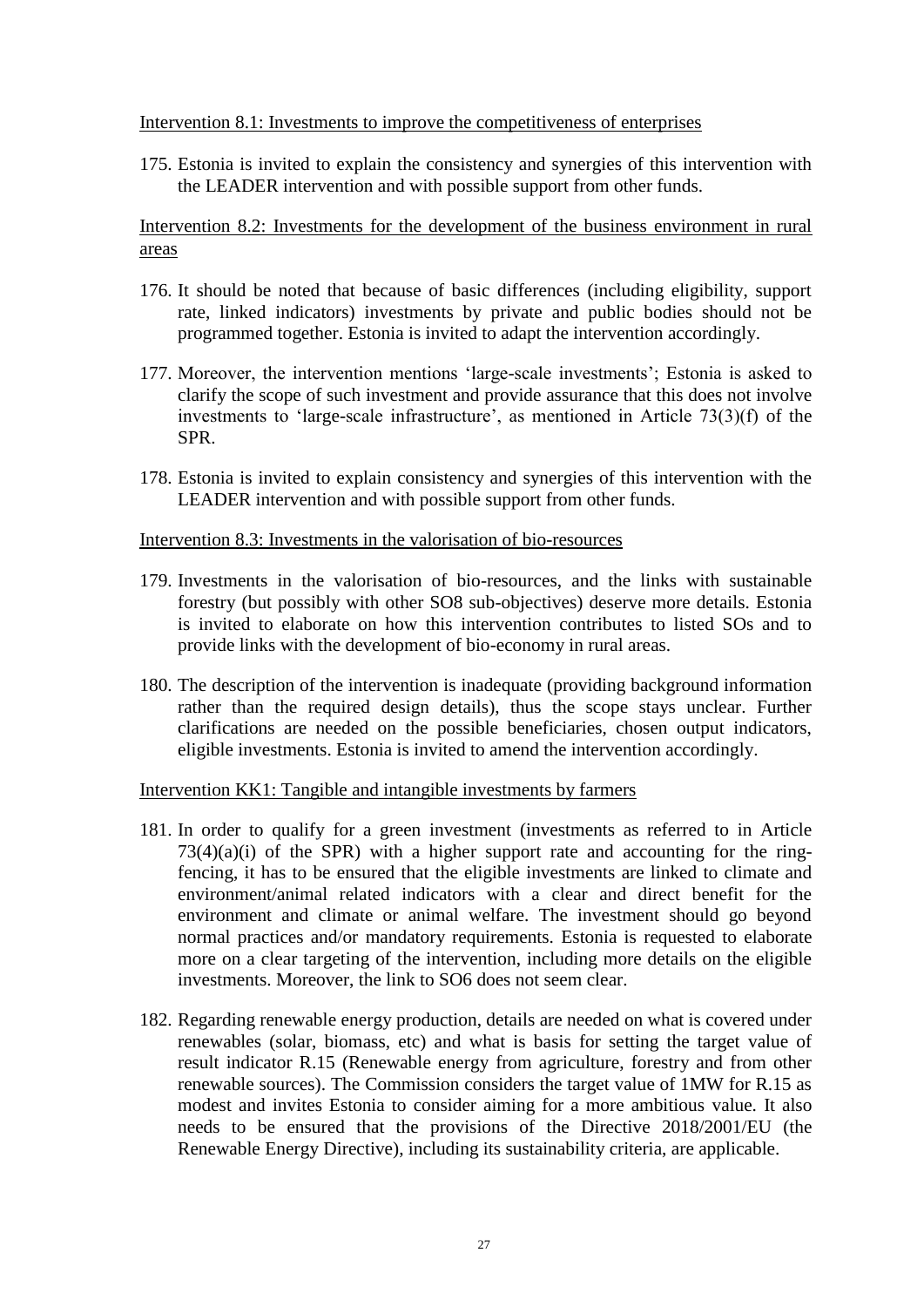- 183. Support for green investments (investments as referred to in Article 73(4)(a)(i) of the SPR) linked to manure storage and manure application equipment should target lowemission technology with ammonia emission reduction impact (e.g. covered manure/slurry storage; equipment for rapid incorporation, trailing shoe/hose).
- 184. Investments in animal housing should also bring benefits for air quality (promoting low-emission techniques); this will also increase the animal welfare standards (e.g. indoor air quality/ammonia issues).
- 185. The section on unit amounts should include an explanation and justification for the value of the average unit amount.

#### Interventions KK2.1 and KK 2.2: Investments in forests

186. The two interventions are presented as investments supporting adaptation, but they need further clarifications regarding their contribution to SO4. They should be reviewed, including through the presentation of the wider picture, including references to their fitting with forest management plans and the wider forest and national climate policies. Also, sufficient safeguards are missing to avoid substantial impact on biodiversity, whose loss would ultimately weaken the resilience of the entire forest ecosystem. Focus should be on prevention and not damage reparation.

#### Intervention KK3: Land-improving environmental protection facilities

187. To qualify for a non-productive investment counting for the environmental ringfencing, it is crucial that these investments are limited to non-remunerative investments linked to the delivery of purely environmental and climate benefits. Estonia is invited to further elaborate on the eligible investments, considering that investments which are addressing pressures coming from agricultural production qualify better for green productive investments.

## **Installation aid (Article 75 of the SPR, Section 5.3 of the Plan)**

- 188. The description of the intervention 7.2 includes contradictory information regarding whether the financial instruments are used as a form of support under this intervention or not. Estonia should clarify and adapt the description accordingly.
- 189. The proposed unit amount lacks an explanation/justification. In addition, the requirement to use 75% of the support for tangible investments is not justified and goes against the logic of lump sum support. Estonia is invited to abolish this limitation.

#### **Risk management (Article 76 of the SPR, Section 5.3 of Plan)**

- 190. Article 76(2) of the SPR sets out that the eligible beneficiaries are active farmers, as defined in accordance with Article 4 of the SPR. Estonia should confirm compliance with this requirement.
- 191. Estonia is invited to include the missing information on the intervention and explain the planned very low output.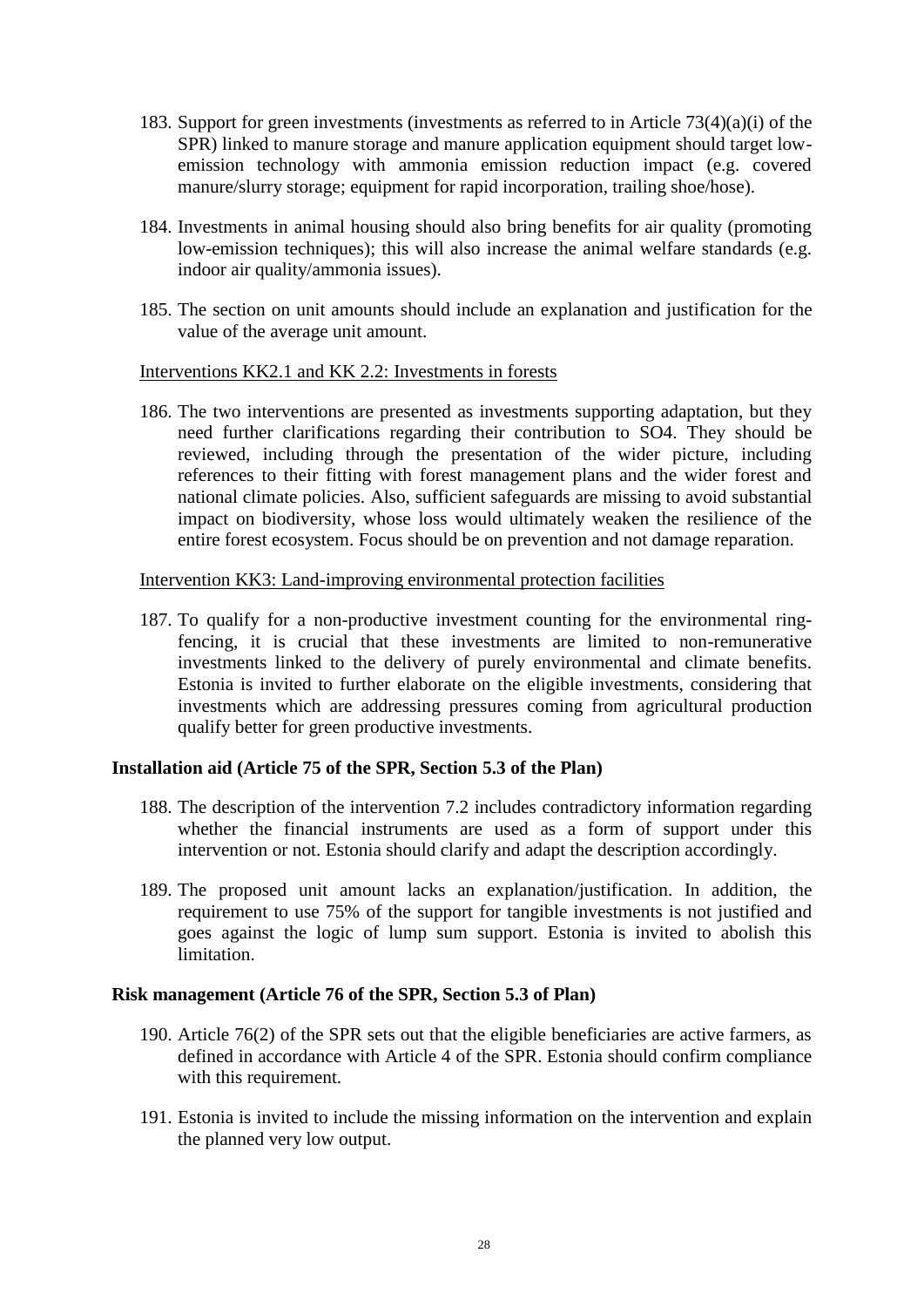## **Cooperation (Article 77 of the SPR, Section 5.3 of the Plan)**

#### Intervention 8.4: LEADER

- 192. If the preparatory work on Local Development Strategies (LDS) is not implemented through the Plan, it should not be included in the description of the intervention.
- 193. Estonia is invited to complement the description of the intervention so that it is possible to assess its full compliance with the legal basis.
- 194. Estonia is requested to clarify the scope of implementation of LDS, to provide (principles of) selection criteria for LDS, justification of the average unit amount, explanation on the use of Simplified Costs Options and on use of multi-fund/Lead Fund option.
- 195. Estonia is also invited to outline the expected added value of the LEADER approach in terms of increase in social capital, better local governance and better projects/results compared with non-LEADER delivery.

## Intervention 3.2: Supporting the implementation of Union and national quality schemes

- 196. Estonia is invited to complement the description of the intervention so that it is possible to assess its full compliance with the legal basis.
- 197. The proposed intervention seems to be focused mainly on cooperation in developing and implementing national quality schemes and their promotion. It is recommended to be more precise and clarify whether this intervention supports also cooperation between farmers with an aim to register product names under the EU Geographical Indications scheme.
- 198. The intervention proposes information and promotion activities. Estonia is invited to clarify if the promotion activities are combined with the participation for quality schemes in an integrated package. Estonia is invited to explain the demarcation/ complementarities with the activities proposed under intervention 2.4.
- 199. The aim of the intervention is to support the participation in quality schemes recognized by the Union or by the Member States in the internal market. Estonia is asked to confirm the list of proposed quality schemes (two Geographical Indications and one national quality scheme) and to further explain how the 'forms of cooperation between farmers implementing quality schemes' work with their members in order to participate in the quality schemes.
- 200. Estonia is asked to further explain the supported activities: 'the costs of cooperation and of the activities carried out by establishing a recognised quality scheme and implementing the quality scheme'.

#### Intervention 2.4: Increasing the sales capacity of the agricultural and food sectors

201. Estonia is invited to complement the description of the intervention so that it is possible to assess its full compliance with the legal basis.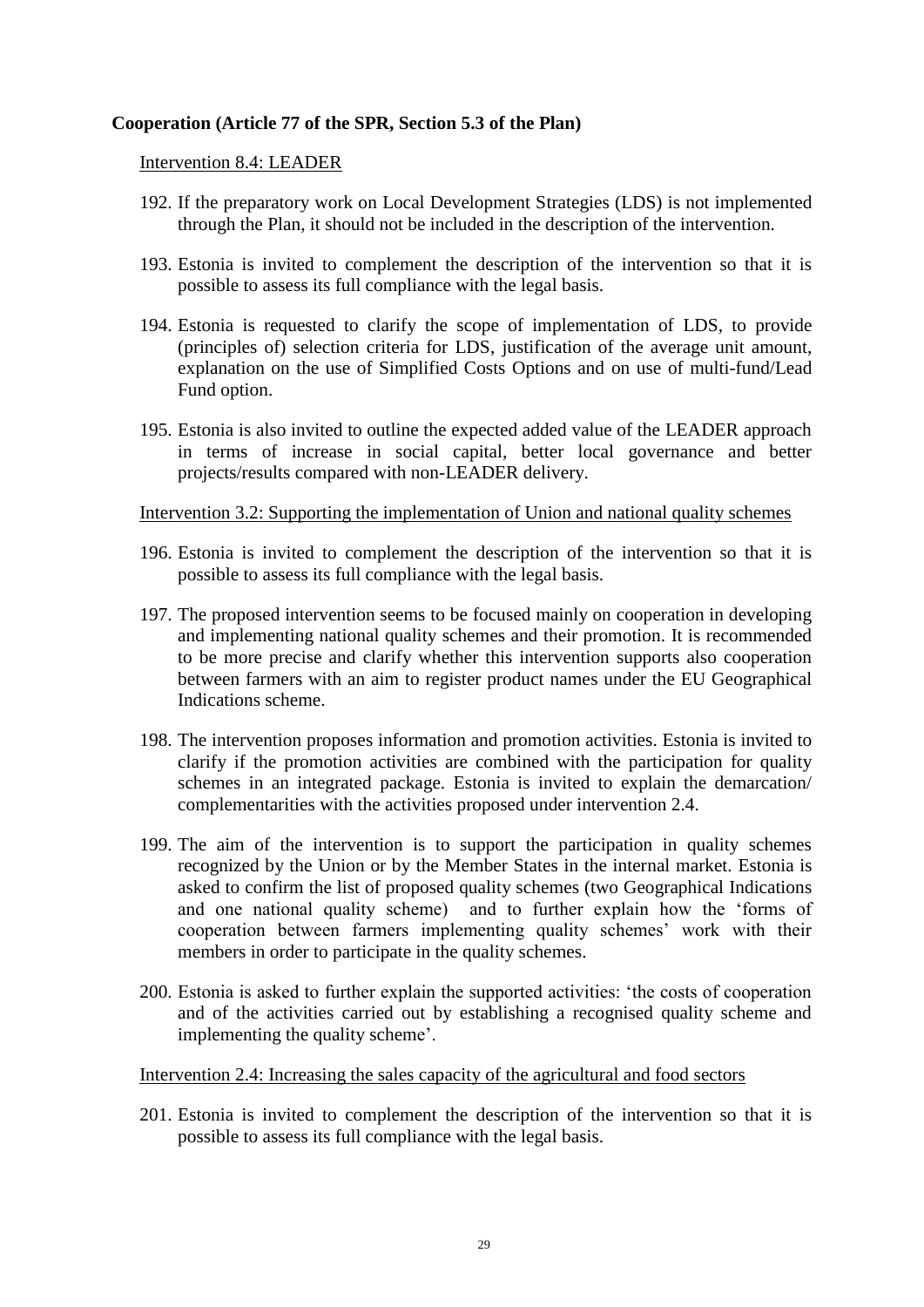- 202. Estonia is invited to provide more information about the scope of the cooperation scheme (elements, which would not have been possible without the joint work), the usefulness of collaborative approaches comparing to individual support, the expected number of cooperation schemes, the complementarities with sectoral interventions (if any).
- 203. The aim of the support is to promote quality schemes recognized by the Union or by the Member States in the internal market. Estonia is asked to include explicitly these elements in the description of the intervention.
- 204. Estonia is invited to provide more information about the principles of selection, to justify the planned unit amount, and to explain further the range of support between EUR 5 000 and 150 000 by cooperation scheme.
- 205. According to Article 111 of the SPR, information and promotion actions for quality schemes should not be linked to any result indicators.

#### Intervention 3.3: Supporting the creation of recognised POs

- 206. Estonia should clarify how the degressivity of the support and the maximum annual support as set out in Article 77(8)(b) of the SPR is applied.
- 207. While the information about the minimum number of members per producer group (PG)/PO and the eligible sectors is not detailed, it might still be useful to explain consistency and synergies with the relevant sectoral measures open to PG/PO.
- 208. Only cooperatives seem to be eligible under this intervention. However, the legal basis does not have such a restriction. Therefore, all legal forms of cooperation of producers should be eligible.

#### Intervention 3.4: Support for the development of recognised POs

209. Estonia is invited to clarify the scope of this intervention (in particular, the intended cooperation element, the joint work of partners and the types of the activities to be supported), the principles of selection, and also the basis for establishing the support amount and the planning of annual outputs. Regarding outputs, O.32 seems more appropriate in the context of this intervention.

#### Intervention 0.3: Innovation cooperation projects

- 210. Estonia is invited to explicitly mention as an eligibility condition (according to Article 127(3) of the SPR) that Operational Groups shall disseminate the plans and results of the project "in particular through the national and European CAP networks", as this visibility is essential for enabling international knowledge exchange and collaboration. Also, the interactive innovation model criteria can be mentioned to make expectations clearer to the beneficiaries.
- 211. Estonia is invited to clarify the "development component" and how the involvement of the advisor as a partner in the planning, implementation and dissemination phases of the projects will be organised.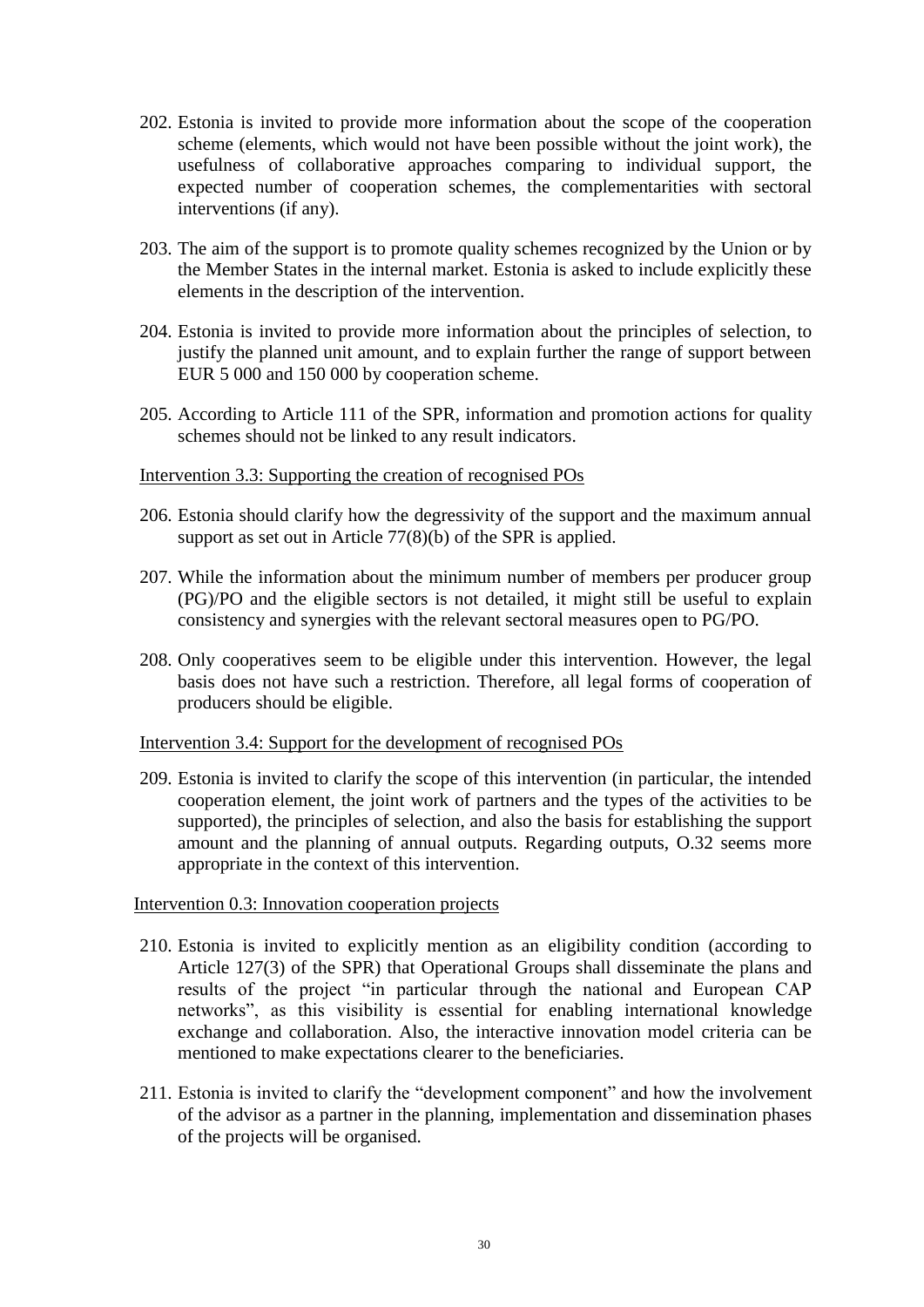## Intervention 9.4: Support for cooperation on control programmes for animal diseases

- 212. Estonia is invited to complement the description of the intervention so that it is possible to assess its full compliance with the legal basis.
- 213. The scope of this intervention (incl. elements which are not possible without the joint effort, the usefulness of collaborative approaches comparing to individual support in the framework of biosecurity interventions and/or commitments, the expected number of cooperation schemes, the necessary activities to make farmers cooperate), and the complementarities with other rural development interventions and their eligible costs (in particular with intervention 9.3) need to be clarified.
- 214. Estonia is invited to explain the duration of support, to elaborate on the contribution of this intervention to result indicator R.10 (Better supply chain organisation) and to the identified needs, and to clarify the form of support.

## **Knowledge exchange and advice (Article 78 of the SPR, Section 5.3 of the Plan)**

Intervention 0.1: Support for the development of knowledge transfer and advisory services (AKIS)

- 215. Estonia is invited to provide more details. For example, how will the implementation of this intervention be organised and coordinated by the AKIS Coordination Body, taking into account all obligations listed in Article 15(2),(3) and (4) of the SPR, including the implementation modes?
- 216. Article 114(a)(ii) of the SPR asks for a description of how advisors, researchers and the national CAP network will cooperate to provide improved, comprehensive and up-to-date advice of high quality and a multitude of knowledge flows between all AKIS actors. As already mentioned earlier in this document, Estonia is invited to elaborate on which actions will be specific to the CAP network and which will be executed by the AKIS Development Centre?
- 217. While this intervention intends to support training of advisors, result indicator R.2 (Linking advice and knowledge systems) is not included in the Plan. Estonia is invited to consider quantifying R.2.
- 218. Improving environment and climate change related knowledge transfer and advice has been included in several identified needs, but the linked result indicator R.28 (Environmental or climate-related performance through knowledge and innovation) is not included in the Plan. Estonia is invited to consider quantifying R.28.

## **Financial instruments (Article 80 of the SPR, Section 4.6 of the Plan)**

219. Estonia is invited to clarify if it intends to make use of the new possibility offered by Article 80(3) and (4) of the SPR to provide standalone working capital finance with a maximum ceiling defined in the Regulation or if they intend to continue with integrated working capital finance applying the investment support rate also to the working capital costs (as required during the 2014-2022 programming period).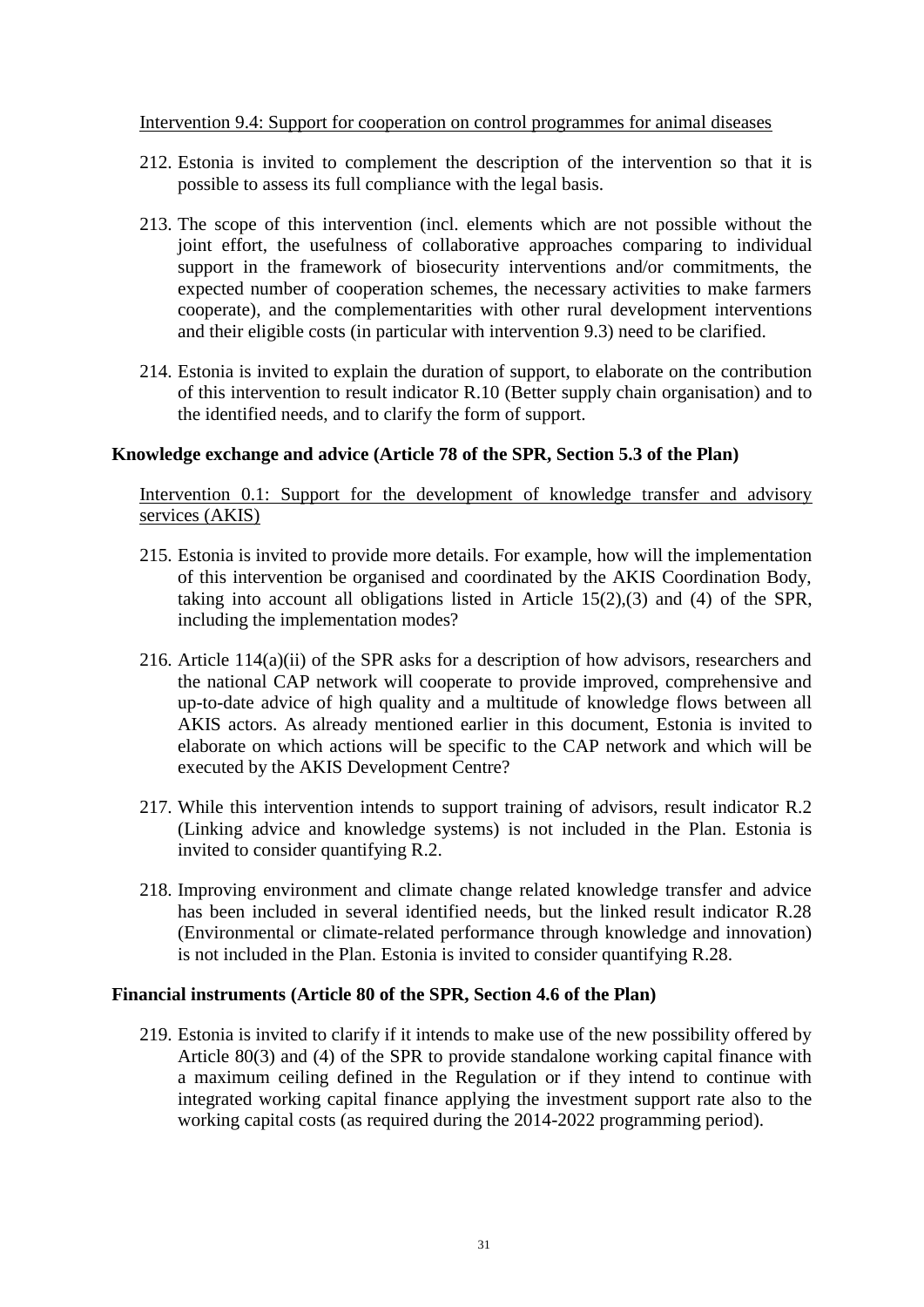- 220. Also, Estonia should specify whether a combination of financial instrument support with grant support is envisaged in separate operations or in a single operation under Article 58(5) of Regulation (EU) 2021/1060.
- 221. Estonia should provide general description on the control rules and specificities for financial instruments under Section 7.3 of the Plan.

#### **3. FINANCIAL OVERVIEW TABLE**

- 222. Estonia is invited to fill in the overview table 6.1 of the Plan.
- 223. The transfer from EAGF to EAFRD for financial year 2023 (EUR 15 000 product of reduction) has not been included in the overview table 6.1, line 26. Thus, based on data entered in Section 5.3, the total expenditure for rural development (interventions plus technical assistance) is slightly below the EAFRD allocation.
- 224. In accordance with Article 156 of the SPR, the sum of all payments made during a given financial year for a sector - irrespective for which programme and under which legal basis those took place - cannot exceed the financial allocations referred to in Article 88 of the SPR for that given financial year for that sector.
- 225. As regards the type of interventions in certain sectors defined in Article 42 of the SPR, expenditure that will be paid in 2023 or in the subsequent financial years relating to measures implemented under Regulation (EC) 1308/2013 for these same sectors shall not be entered in the Annual indicative financial allocations under Section 5 or in the Financial Overview table under Section 6 of the Plan.
- 226. On the contribution rates applicable to rural development interventions (as per Section 4.7.4 of the Plan): in line with Article 91(3)(b) of the SPR, the SFC2021 system offers the possibility to enter a single rate or to introduce 5 different rates for each type of derogation. It appears that Estonia has selected both the general rate under Article 91(3)(b) of the SPR and all separate ones with the same rate. If the intention is to have the same rate for all articles (Article 70, 72, 73, 77(1)(a), and 77(1)(b)), it would be sufficient to fill in only the information for the general Article for 91(3)(b): "91(3)(b) - Payments under Article 70, for payments under Article 72, for support for non-productive investments referred to in Article 73, for support for the European Innovation Partnership under Article 77(1), point (a), and LEADER under Article 71(1), point (b)".

#### **4. CAP PLAN GOVERNANCE, EXCLUDING CONTROLS AND PENALTIES**

- 227. Under Section 7.1 of the Plan Estonia is invited to:
	- identify the Monitoring Committee and clarify its composition, along with how it will ensure its independence from the Managing Authority and it would be expected that they are designated as separate bodies;
	- provide a description of the setup of the Competent Authority as well as a description of how it will carry out its ongoing supervision of the work of the Paying Agency and its compliance with the accreditation criteria; and
	- provide information regarding the national Managing Authority, and its segregation from the Competent Authority and the Certification Body, the